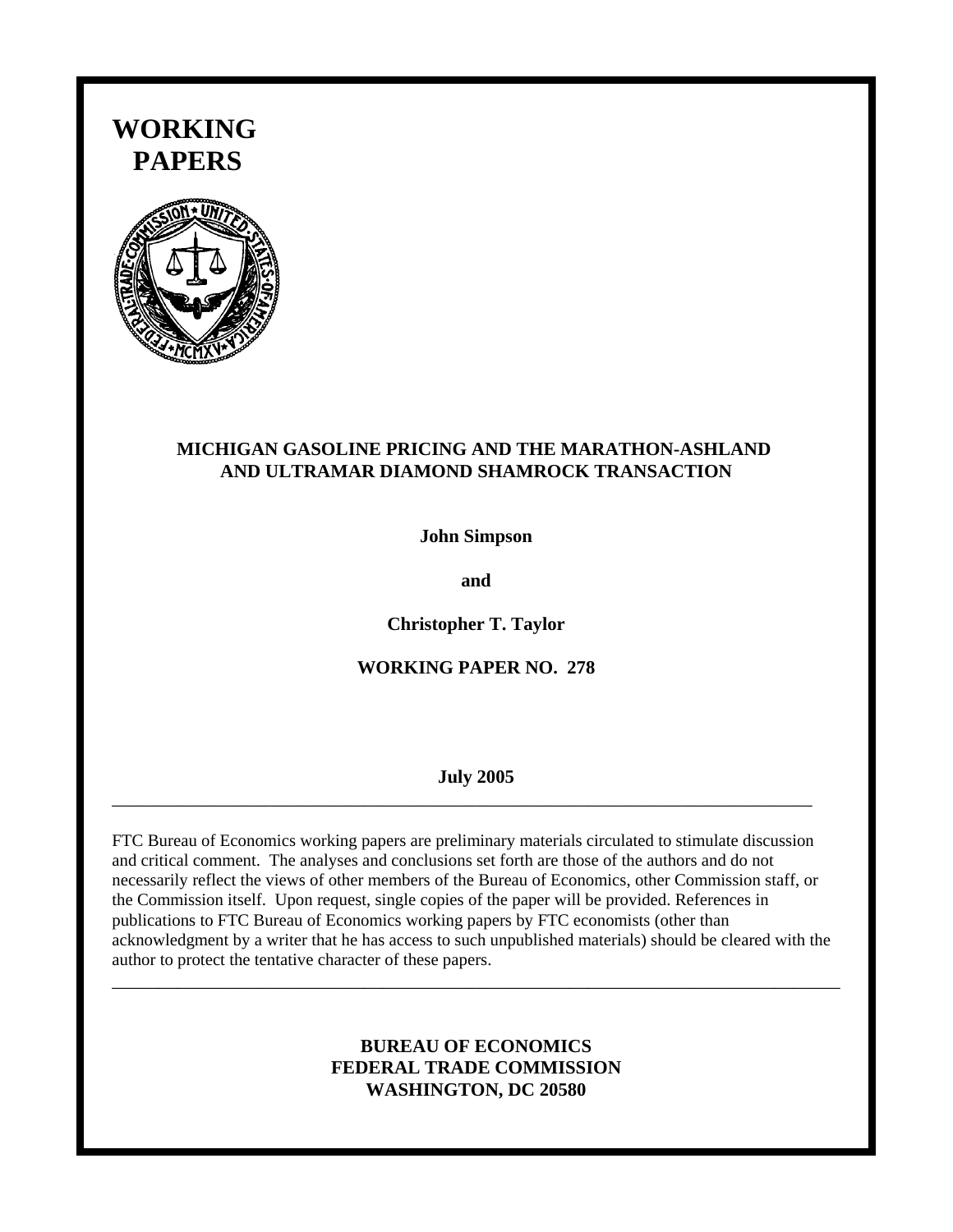# **Michigan Gasoline Pricing and the Marathon - Ashland and Ultramar Diamond Shamrock Transaction**

John Simpson Federal Trade Commission

Christopher T. Taylor<sup>1</sup> Federal Trade Commission

Last Revised: July 27, 2005

**Abstract**: Marathon Ashland Petroleum's (MAP) 1999 acquisition of the Michigan assets of Ultramar Diamond Shamrock (UDS) increased MAP's share of terminal storage in Michigan from about 16 percent to about 25 percent and increased the share of gasoline stations bearing a MAP brand from about 16 percent to about 24 percent. In this paper, we examine whether this acquisition affected the retail price of gasoline. We use a difference-in-differences model to compare price movements in six Michigan cities affected by the acquisition with price movements in two nearby cities unaffected by the acquisition. Using this model, we find no evidence that this acquisition led to higher prices for consumers.

JEL Classification: L1, L41, L71 Keywords: Merger retrospectives, Petroleum industry

<sup>&</sup>lt;sup>1</sup> The authors are economists at the Federal Trade Commission. Views and opinions expressed in this paper are solely those of the authors and should not be interpreted as reflecting the views of the Federal Trade Commission, any of its individual Commissioners, or other members of the staff. Comments by Daniel Hosken, Jeffrey Fischer, Robert McMillan and Louis Silvia and excellent research assistance by Anthony Alcorn are appreciated.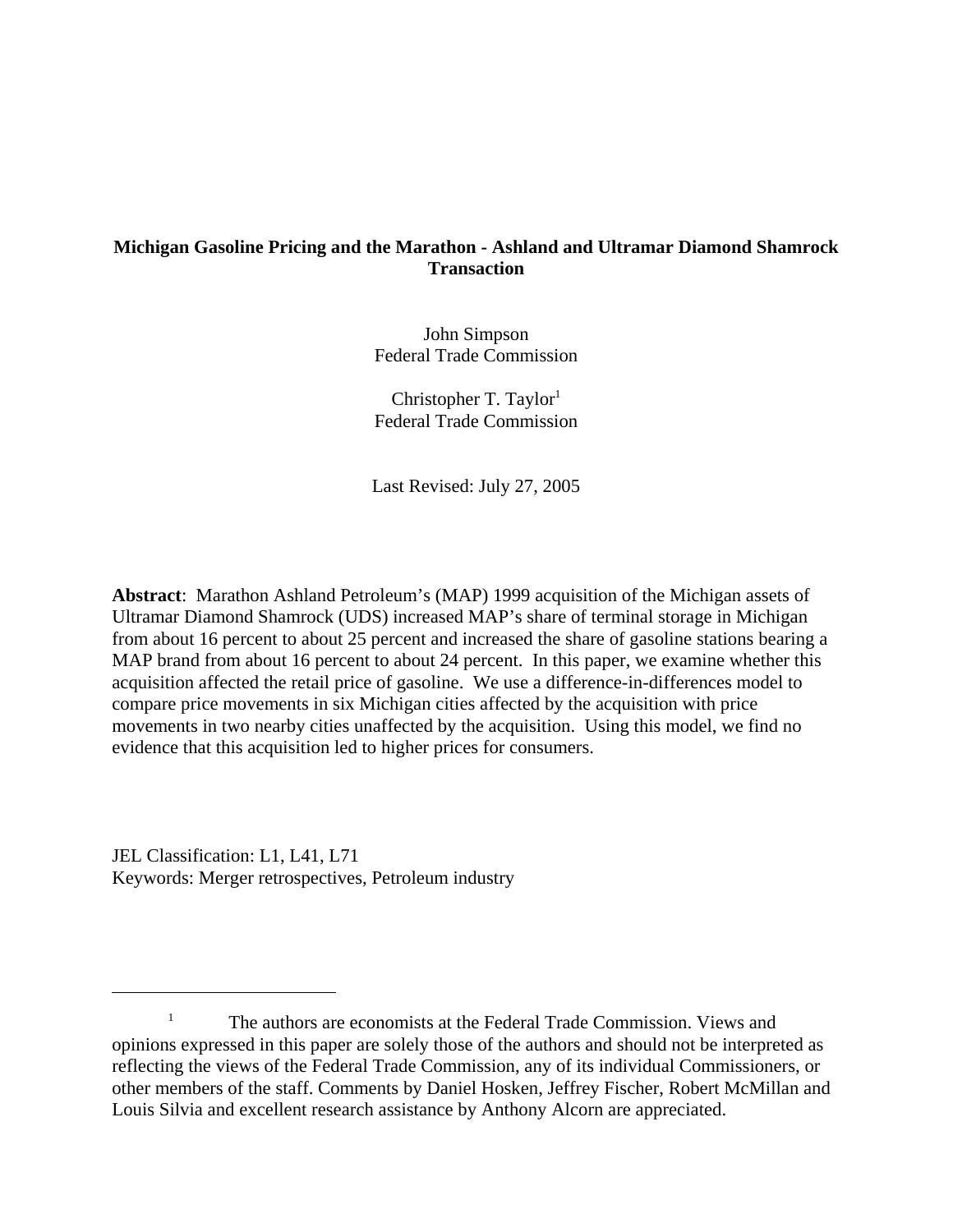#### I. Introduction and Literature Review

Since the late 1990s, many large oil companies have combined with other large oil companies through a series of mergers and acquisitions. While these firms claim that these transactions have benefitted society by generating billions of dollars in cost savings,<sup>1</sup> others claim that these mergers and acquisitions have harmed society by enabling the firms to raise gasoline and diesel prices. This paper seeks to help differentiate between these two claims by examining the effect on retail gasoline prices of one particular acquisition, Marathon Ashland Petroleum's (MAP) 1999 acquisition of the Michigan assets of Ultramar Diamond Shamrock (UDS).

MAP's acquisition of UDS's Michigan assets, which was not challenged by the government, is a good candidate for study because it had a much larger effect on wholesale and retail concentration than more prominent petroleum mergers such as Exxon's merger with Mobil. The acquisition increased MAP's share of terminal storage in Michigan from about 16 percent to about 25 percent and increased the share of gasoline stations bearing a MAP brand from about 16 percent to about 24 percent. In contrast, the Federal Trade Commission required Exxon and Mobil to divest sufficient distribution and retailing assets to ensure that concentration stayed the same in most of the companies' overlapping businesses.<sup>2</sup>

Previous studies of the price effects of oil mergers can be divided into two categories. The first set of papers (United States Government Accountability Office (GAO) (2004), Chouinard and Perloff  $(2004)^3$ ), examines the effect of multiple mergers on a broad cross section of markets over time and concludes that some oil mergers led to higher prices. In our view this approach is poorly suited to examining the price effects of oil mergers. Various localities have

<sup>&</sup>lt;sup>1</sup> See ExxonMobil Corporation, Investor and Media Meeting, New York, August 1, 2000, pp. 36-37; Remarks by David J. O'Reilly, Chairman and CEO Chevron Texaco Corporation at the 2003 Annual Meeting of Stockholders Midland, Texas May 22, 2003 (www.chevrontexaco.com/news/speeches/2003/22may2003.oreilly.asp); Conoco Phillips 2003 Annual Report.

<sup>&</sup>lt;sup>2</sup> See http://www.ftc.gov/opa/1999/11/exxonmobil.htm

The working paper version of this paper, Chouinard and Perloff (2003), includes a more detailed discussion of how mergers and divestitures were modeled.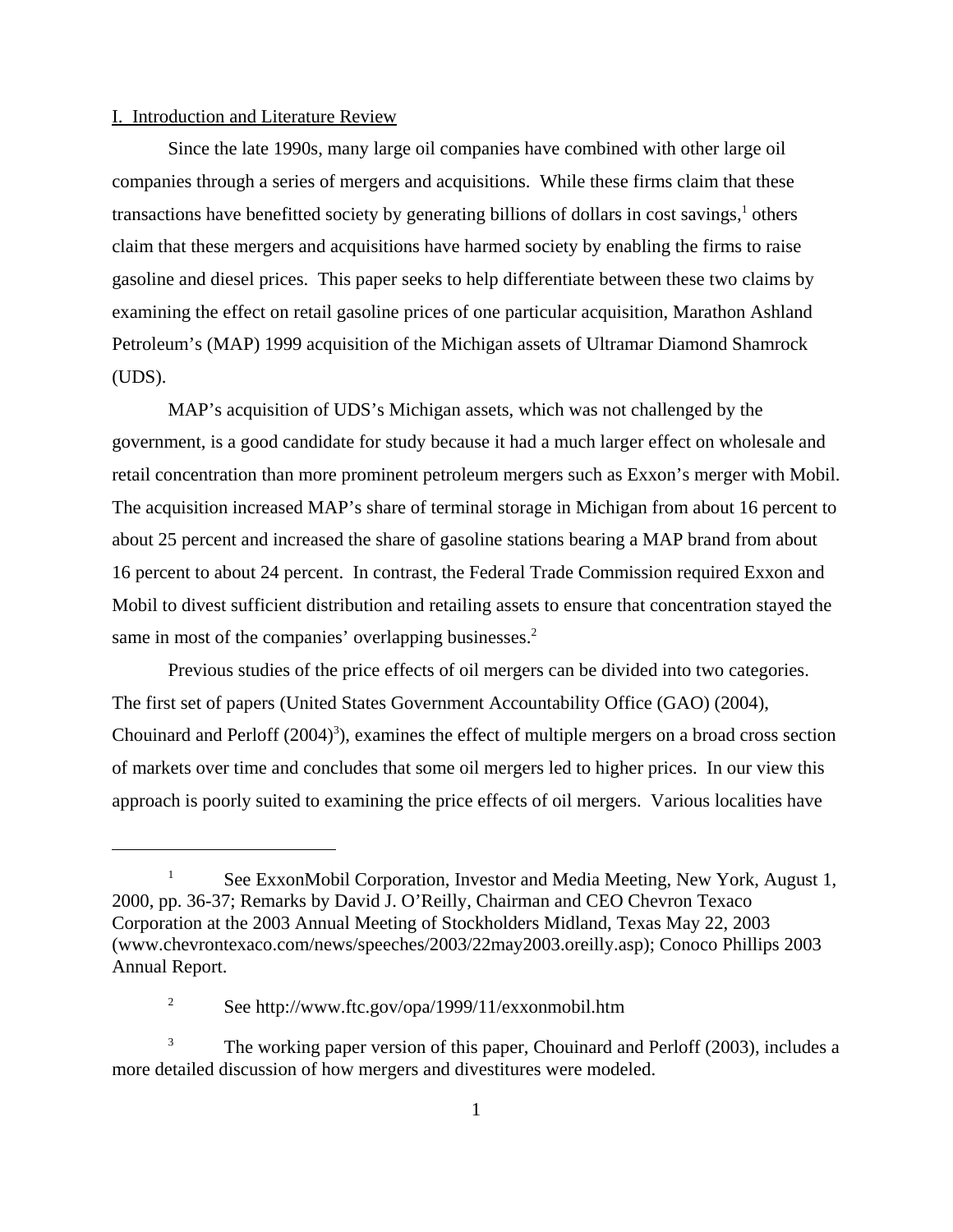adopted different fuel specifications to comply with environmental regulations. For example, a seven-county area centered on Detroit uses a different type of gasoline (low Reid Vapor Pressure conventional) than all of Ohio, most of northern Indiana, and the rest of Michigan. This balkanized nature of gasoline demand, along with constraints on the refining capacity and pipeline capacity that can supply an area, means that local supply and demand conditions often play an important role in determining price. For instance, a pipeline rupture might drive up prices in one city while leaving prices in a city 200 miles distant unchanged. Identifying and controlling for all of the local supply and demand shocks is very time-consuming where a single merger affects a small group of markets. Where many mergers affect many markets, we suspect that this task is unmanageable. For this reason, we believe that those papers that examine the effect of many oil mergers in many markets run a serious risk of wrongly attributing to a merger a price increase or decrease that was caused by a local demand or supply shock.

A second set of papers (Hastings (2004), Hastings and Gilbert (2002), Taylor and Hosken (2004)) examines the price effects of specific mergers. By focusing on the effect of a specific merger in a small number of markets, these papers are better able to identify and account for local supply and demand shocks. Hastings (2004) examines ARCO's 1997 long-term lease of 260 gasoline stations in Southern California from Thrifty. She finds that competing stations increased their price by 5 cents per gallon when ARCO converted the Thrifty stations to the ARCO brand. Based on this, she argues that independent retailers, such as Thrifty, play a disproportionately large role in ensuring competition. Hastings and Gilbert (2002) examine Tosco's 1997 purchase of three refineries, 1,100 gasoline stations, and related terminal and transportation assets from Unocal. Prior to this transaction, Tosco operated two refineries on the West Coast but had few retailing assets. Focusing on the vertical aspect of this acquisition, Hastings and Gilbert find some evidence that Tosco set higher wholesale prices in those markets where its newly-acquired retail assets competed most intensely with independent retailers. Hastings and Gilbert, however, do not examine the overall effect of this acquisition on wholesale or retail gasoline prices. Taylor and Hosken (2004) examine the effect of the 1998 joint venture between Marathon Oil Corporation and Ashland Inc. on retail gasoline price in Louisville,

2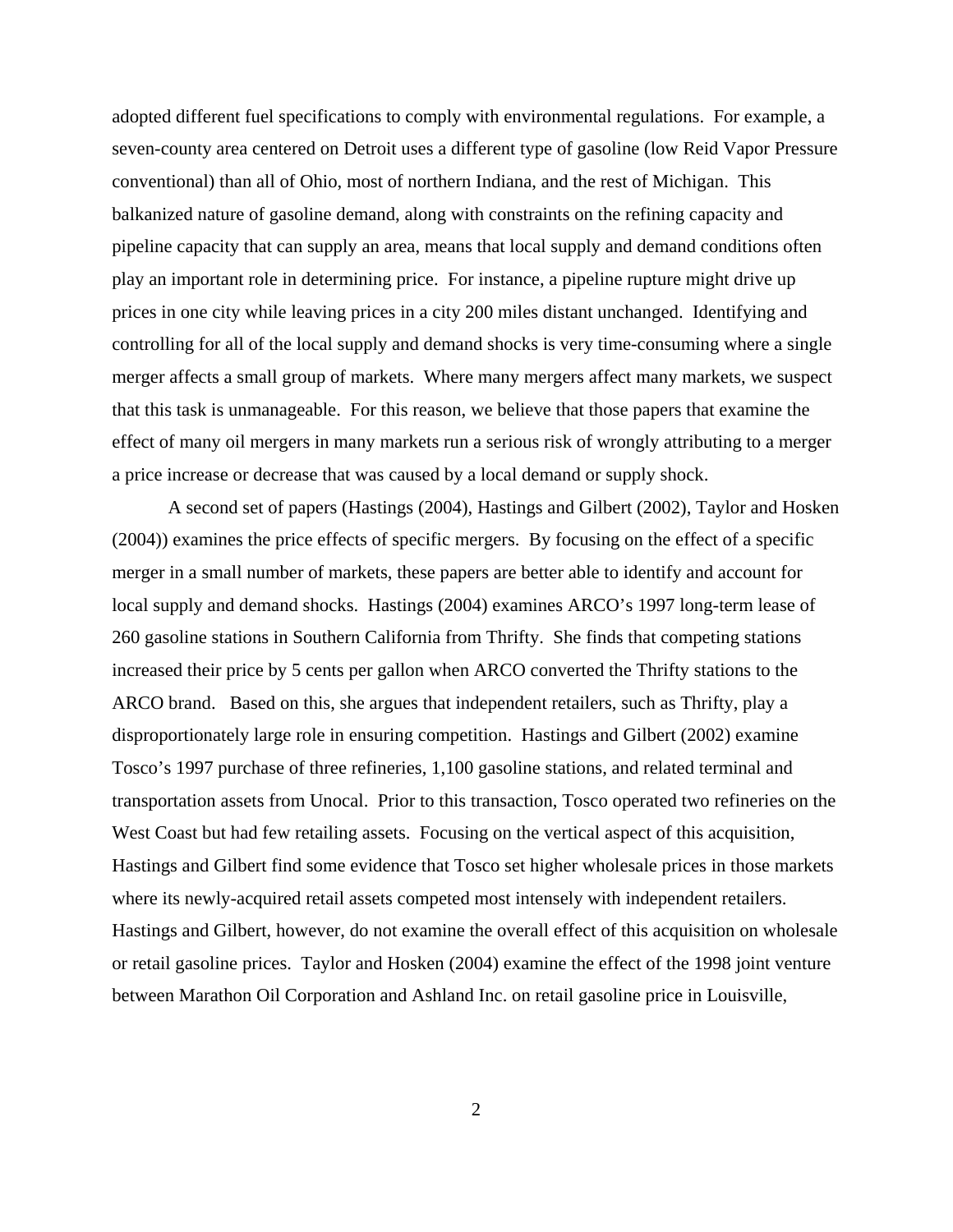Kentucky. Although this joint venture significantly increased concentration in Kentucky,<sup>4</sup> Taylor and Hosken find it had no significant effect on retail gasoline prices in Louisville. While Taylor and Hosken find some evidence of higher wholesale prices following the joint venture, they conclude these higher wholesale prices were unrelated to the joint venture.

This paper complements this second set of papers in two respects. First, by examining another merger, this paper provides an additional case study with which to judge the price effects of mergers. Second, by providing detailed information about the pre-merger competitive environment, this paper enables the reader to relate these price effects to the acquisition's effect on market structure. This paper is structured as follows. Section II describes the effect that this acquisition had on market structure in the supply of refined products into Michigan, the distribution of wholesale gasoline in Michigan, and the sale of gasoline in several metropolitan statistical areas in Michigan. Section II also discusses possible ways in which these changes in market structure might lessen competition. Section III discusses the data and the methodology used to examine this acquisition's effect on retail gasoline prices. We present our results in section IV and offer several concluding comments in section V.

#### II. MAP's acquisition of UDS

MAP's acquisition of UDS's Michigan assets substantially increased MAP's share of terminal capacity in Michigan and substantially increased the number of gasoline stations in Michigan carrying a MAP brand.<sup>5</sup> The following paragraphs describe several ways in which this could lead to higher gasoline prices.

<sup>&</sup>lt;sup>4</sup> According to Taylor and Hosken, this transaction increased the Herfindahl-Hirschman Index (HHI) in the state of Kentucky by about 880 points to 2263 for gasoline wholesaling and by about 250 points to about 1550 for gasoline retailing.

<sup>&</sup>lt;sup>5</sup> MAP's acquisition of UDS's Michigan assets apparently had little direct effect on the supply of refined products into Michigan. In October 1999, UDS closed its 50,000 barrel-aday refinery in Alma, Michigan after unsuccessfully trying to sell it for a year (Ultramar Diamond Shamrock 2000 10K; Kronenwetter, Eric, "Ventech Gets Ready for Refinery Cannibals," The Oil Daily, June 15, 1999, No. 113, Vol 49). As part of its acquisition of UDS's Michigan assets, MAP acquired a pipeline system that served this refinery. MAP immediately sold this system to the Wolverine Pipeline Company (Wolverine), which then connected the UDS pipeline system to its main pipeline. (See Figure 1)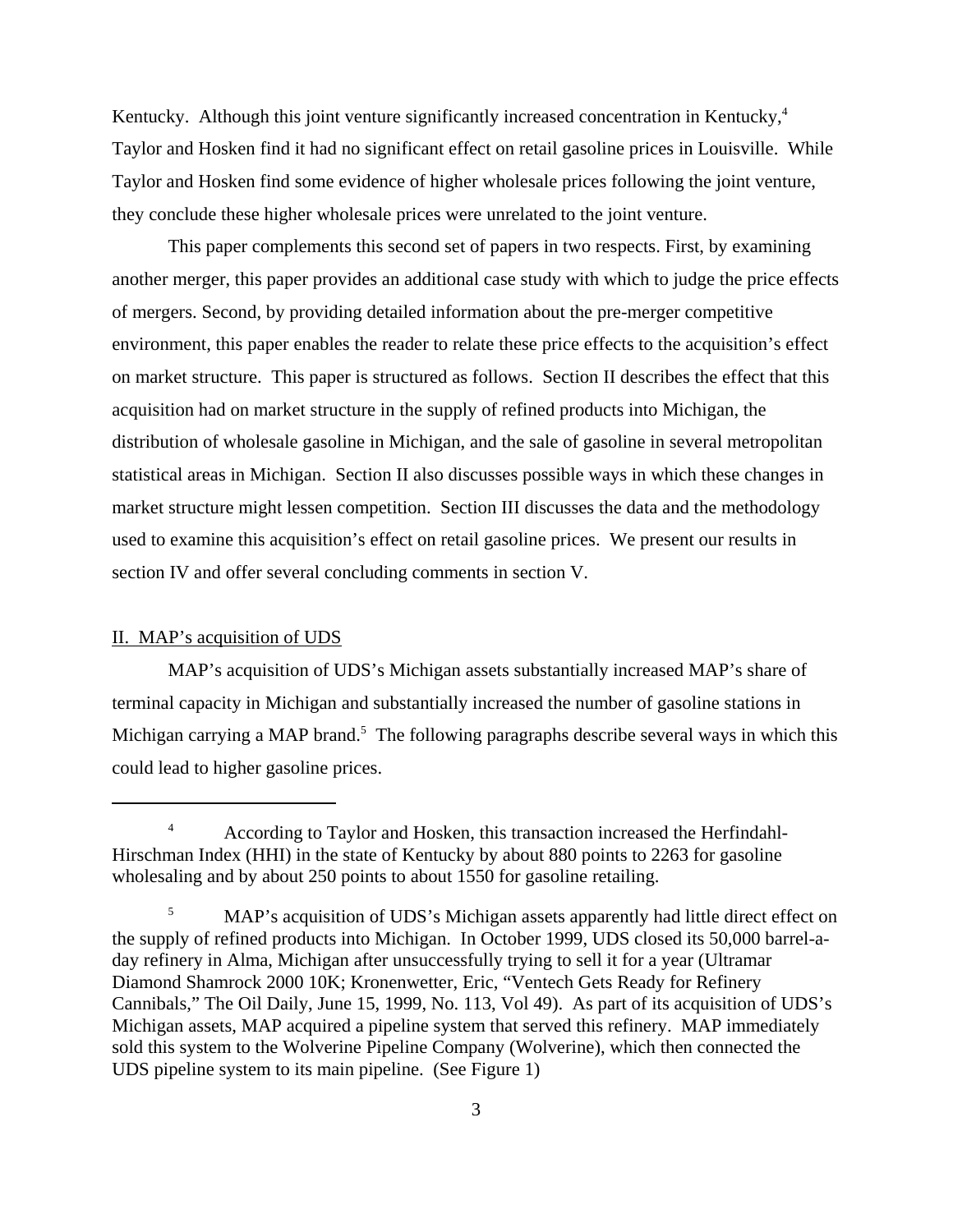A refined products terminal (terminal) is basically a set of large tanks where refined products are stored, combined with any desired additives, and dispersed into trucks that supply gasoline stations and other commercial customers. Prior to MAP's acquisition of UDS, thirtyfour terminals served Michigan. MAP operated six of these terminals accounting for about 16 percent of the terminal storage capacity in Michigan, and UDS operated three of these terminals accounting for about 9 percent of the terminal storage capacity in Michigan. Figure 2 shows the location and ownership of the terminals in Michigan, and Table 1 lists the capacities, market shares, and supply sources of these terminals.

Terminals typically supply gasoline stations within a 50-75 mile radius. Thus, two terminals located 100 to 125 miles apart might compete to supply the gasoline stations that are located between them (FTC 2004, p. 219). Given this and the terminal locations shown in Figure 2, MAP's acquisition of UDS could have reduced localized competition among terminals in the area surrounding Grand Rapids and the area surrounding Lansing, Flint, and Bay City.<sup>6</sup> In the Grand Rapids area, the MAP terminal in North Muskegon may have competed with the UDS terminals in Lansing and Traverse City. In the area comprising the cities of Lansing, Flint, Saginaw, Bay City, and Midland, the MAP terminal in Flint may have competed with the UDS terminals in Lansing and Bay City. This localized competition would be more significant than figure 2 implies if, as some evidence suggests, the MAP and UDS terminals were more willing than other terminals to serve independent dealers.<sup>7</sup> MAP's acquisition of UDS's Michigan assets might have also facilitated coordinated behavior among the terminals in the two regions by reducing the number of firms that would need to coordinate their behavior.

Approximately 5300 gasoline stations served Michigan at the time of the acquisition (FTC 2004, p.239). About 24 percent of these stations operated under either a MAP or UDS brand: UDS owned 179 stations and had contracts to supply another 240 stations that operated

<sup>&</sup>lt;sup>6</sup> Pinske, Slade and Brett (2002) found that the competition among gasoline terminals was localized. Shapiro (1996) and Willig (1991) provide a theoretical discussion of how mergers can reduce localized competition.

<sup>&</sup>lt;sup>7</sup> Testimony of Michigan Attorney General Granholm before U.S. Senate; testimony of Michael D. Swan before Federal Energy Regulatory Commission, Docket No. OR99-15 (Wolverine Pipe Line Company).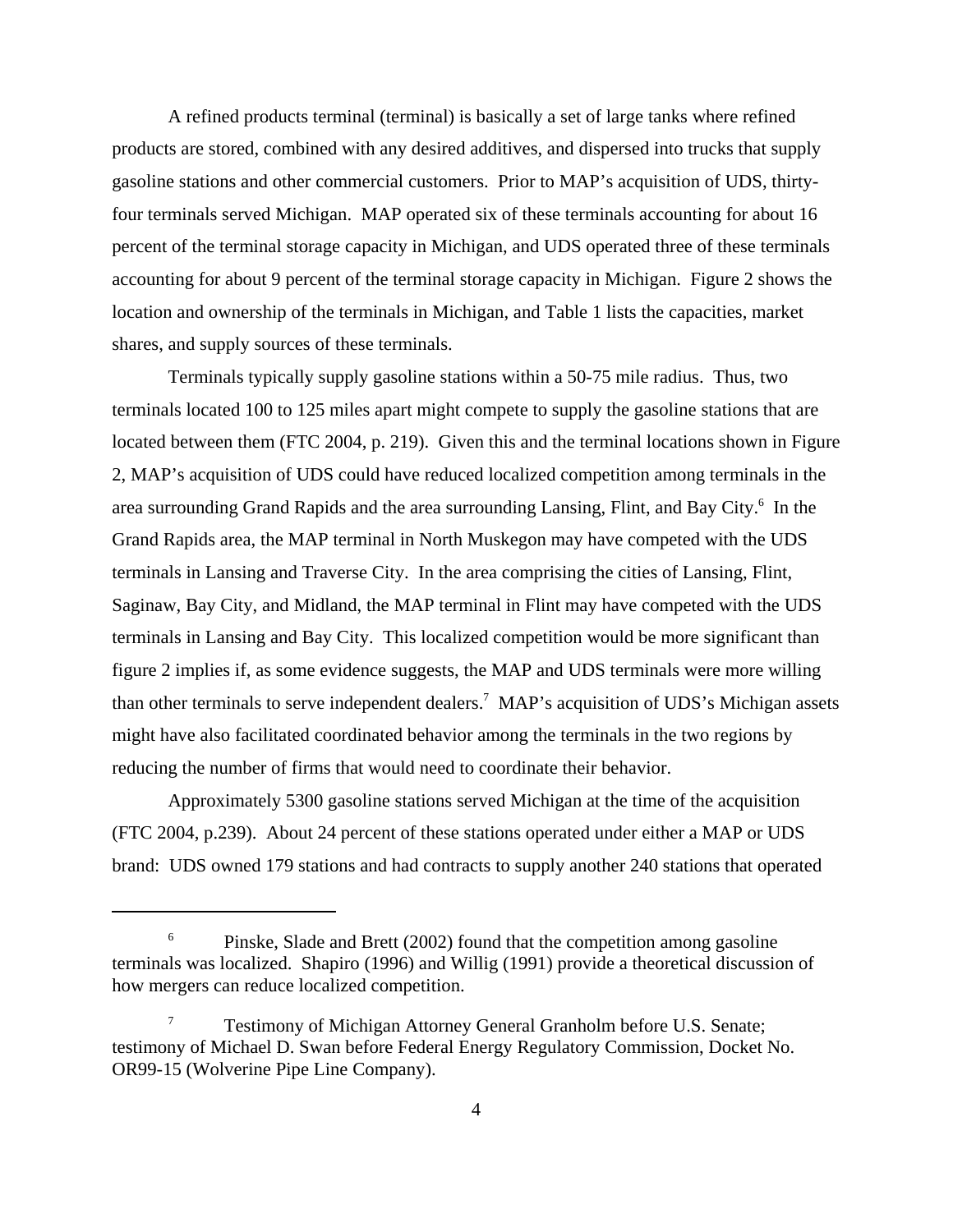under the UDS brand;<sup>8</sup> MAP owned and operated 214 Speedway SuperAmerica stations and had contracts to supply another 619 stations that operated under the Marathon Ashland brand.<sup>9</sup>

Geographic markets for gasoline retailing are almost certainly no larger than a metropolitan area since few people commute outside of a metropolitan area on a regular basis. Consistent with this, previous studies of gasoline retailing have defined geographic markets as metropolitan areas or smaller (e.g., Slade (1992), Hastings (2004), Borenstein & Shepard (2001)). Table 2, which is compiled from phone book listings from 1999, records the number of stations by brand affiliation for several Michigan metropolitan statistical areas (MSAs). According to Table 2, MAP's post-acquisition market share (measured as the number of stations bearing a MAP affiliated brand) was about 30 percent in the Lansing and Flint MSAs, was almost 20 percent in the Bay City and Kalamazoo MSAs, and was 12 and 13 percent respectively in the Grand Rapids and Jackson MSAs. While there were a sizeable number of stations not listing a brand affiliation, we believe that the figures for MAP and UDS are accurate since they are consistent with statewide figures.

Given the environment described above, MAP's acquisition of UDS's Michigan gasoline stations could lead to higher prices in several ways: The acquisition could eliminate localized competition between gasoline stations supplied by MAP and gasoline stations supplied by UDS; the acquisition could also facilitate coordinated interaction by reducing the number of competitors; and the acquisition could lead to higher prices by prompting the combined firm to restrict access to its terminals thereby raising the costs of its independent rivals.

## III. Methodology and Data

#### Methodology

To examine whether the changes in market structure described above led to higher retail gasoline prices, we need to isolate the effect of this acquisition from the effect of changes in the

<sup>&</sup>lt;sup>8</sup> http://www.marathon.com/News Center/Press Releases/1999 News Releases/?r eleaseid=245674

<sup>9</sup> Branded Retail Outlets in the United States, 1998, National Petroleum News, Mid-Jul99, Vol. 91 Issue 8, p.42.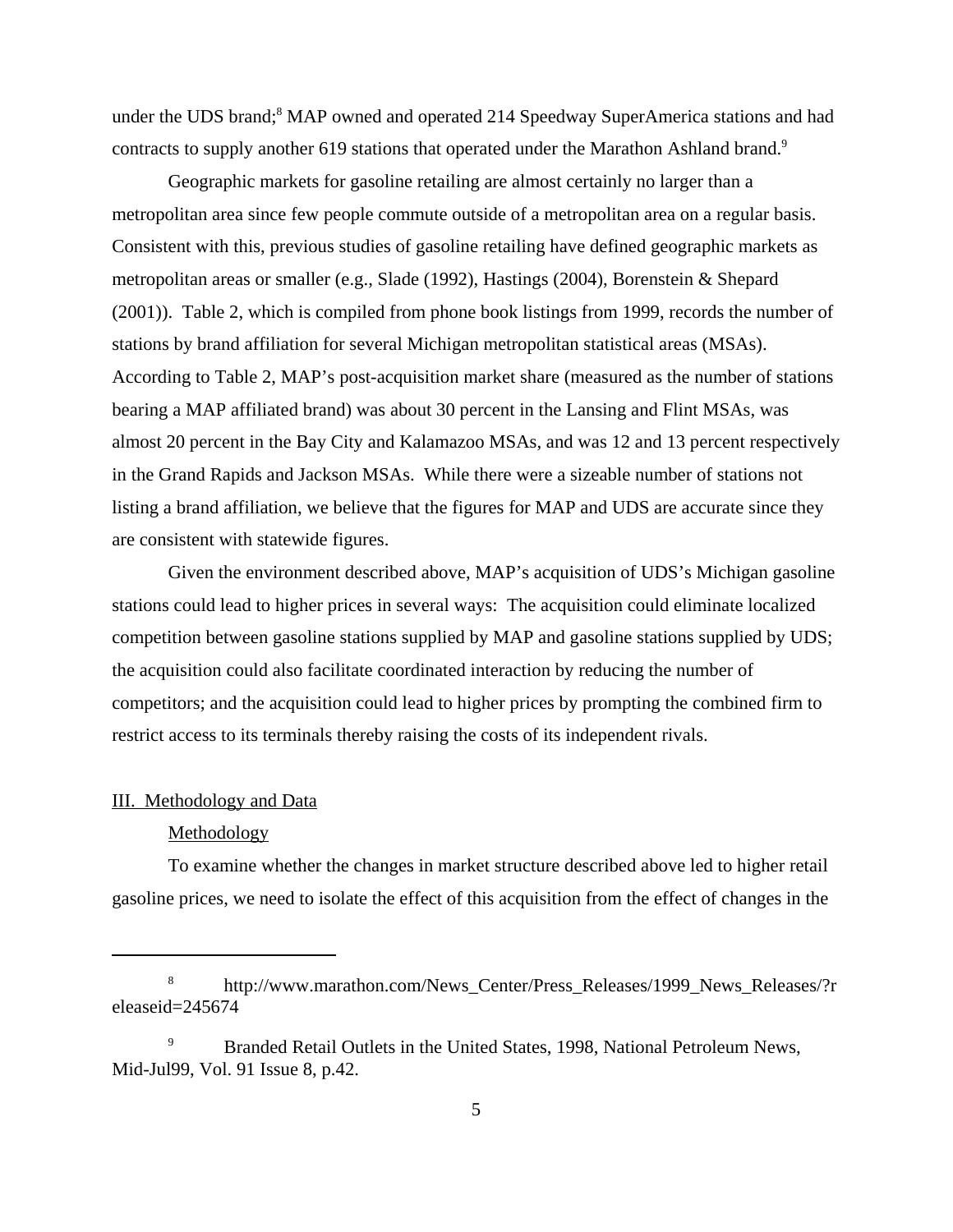demand or supply of gasoline and the effect of other changes in market structure. Previous studies of consummated mergers have employed two basic methods to control for other factors that affect price. The first method identifies those cost and demand factors that affect price and then regresses price on these factors and a dummy variable accounting for the merger (e.g., Schumann et al. 1997; Schumann et al. 1992). This method is not feasible in this case because data on the various supply and demand factors affecting price are largely unavailable on a weekly or monthly basis at a city level. The second method uses a difference-in-differences (DID) approach to compare price changes in a market where a merger occurred (treatment market) with price changes in a market with similar demand and cost conditions where no merger occurred (control market) (e.g., Kim and Singal (1993), Barton and Sherman (1984)). We use this approach in this paper.

As described by the equation below, we assume that prices in the treatment city are explained by the acquisition, supply and demand shocks shared with the control cities, and supply and demand shocks unique to the treatment cities. The specific supply shock dummy variables are described in detail below. Because the error term of the equation is autoregressive, we estimate it using an  $AR(1)$  correction.<sup>10</sup>

 $P^{T}$  -  $P^{C} = \alpha + \beta_{1}$ MERGER +  $\beta_{2}$ RUPTURE +  $\beta_{3}$ LEMONT +  $\beta_{4}$ MIDWEST +  $\epsilon$ 

where:  $P<sup>T</sup>$  - price in the treatment city

 $P^C$  - price in the control city

 $\alpha$  - constant

MERGER - a dummy for the post-acquisition period (12/13/1999-12/31/2002) RUPTURE - a dummy for the Wolverine Pipeline disruption (6/7/00 to 8/31/00) LEMONT - a dummy for the Citgo Lemont refinery disruption (8/13/01-10/8/01) MIDWEST - a dummy for the Midwest gas price spike (5/20/00-6/7/00)  $\epsilon$  - error term

MAP's acquisition of UDS's Michigan assets changed market structure in the Flint, Lansing, Saginaw-Bay City, Grand Rapids-Muskegon, Jackson, and Kalamazoo-Battle Creek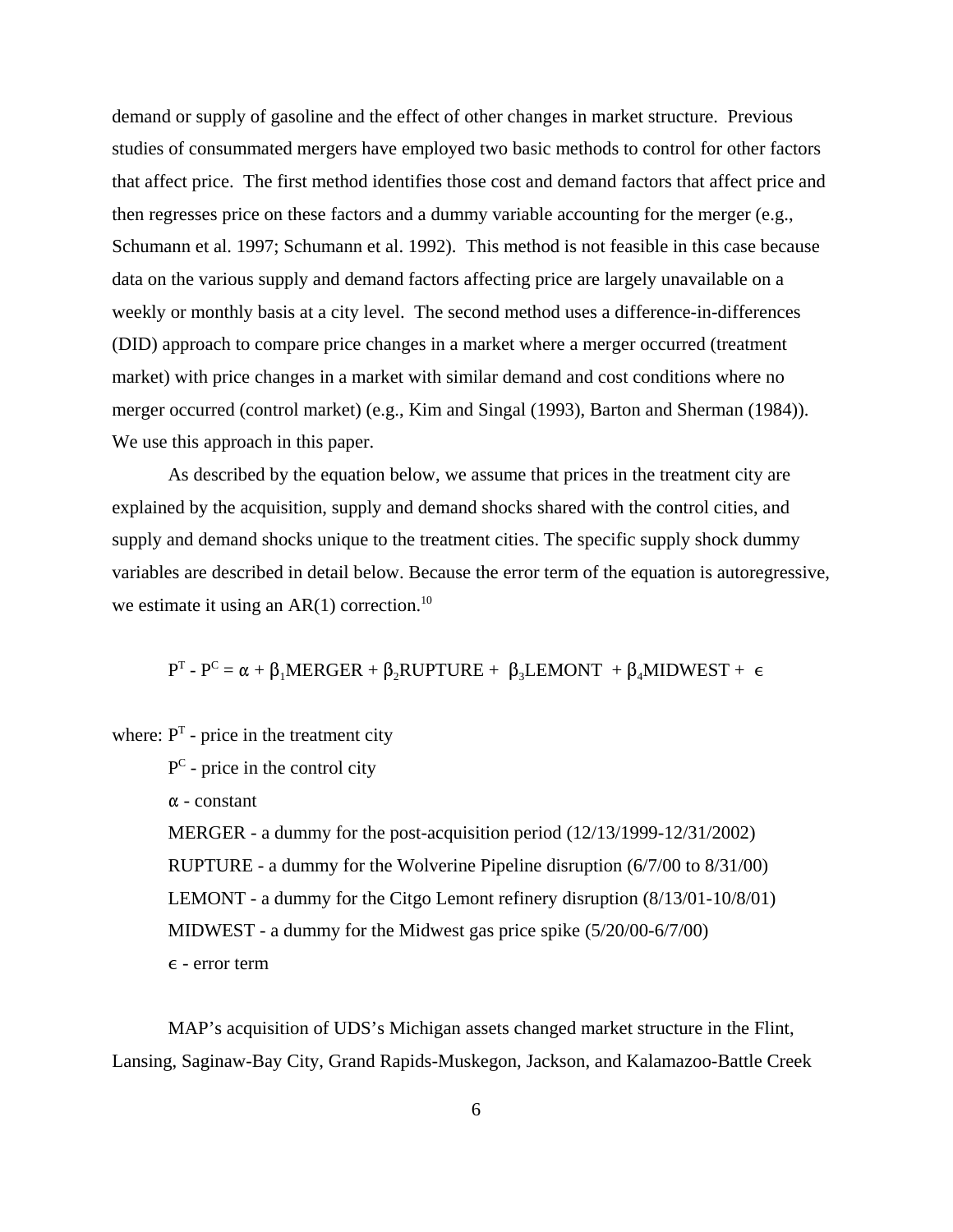MSAs. These six MSAs are our treatment cities. For the DID approach to isolate the acquisition's effect on gasoline prices in these cities, three conditions must hold. The treatment and control cities must experience the same supply and demand shocks. The transmission of supply and demand shocks must be the same in the treatment and control cities. And, the treatment and control cities must be free of any other significant changes in market structure. The next subsection notes that we can largely meet these three conditions through our choice of control cities. The subsection after that describes the several remaining confounding factors.

#### Choice of Control Cities

Two cities, South Bend and Elkhart-Goshen, appear to largely meet the requirement of experiencing the same supply and demand shocks as the treatment cities. Grand Rapids-Muskegon, Jackson, and Kalamazoo-Battle Creek all obtain refined products through pipelines originating in the areas around Chicago, Illinois. Lansing and Saginaw-Bay City also obtained refined products through these pipelines after the closure of the Alma Refinery. These pipelines serve the South Bend and Elkhart-Goshen MSAs in Indiana before they reach metropolitan areas in Michigan. Like all of the treatment cities, South Bend and Elkhart-Goshen use conventional gasoline. Thus, these two control cities should experience most of the same supply shocks as the treatment cities. These cities should also experience the same demand shocks as the treatment cities since they are geographically close and thus will experience the same regional economic effects.

Detroit and Toledo, while geographically close, do not appear to meet the requirement of experiencing the same supply shocks as the treatment cities. Detroit uses a different formulation of gasoline than the treatment cities. (Moreover, it also may have been affected by the merger).<sup>10</sup> The Buckeye Pipeline, the major pipeline transporting refined products from Toledo to Flint and

<sup>&</sup>lt;sup>10</sup> The results when using Detroit as a control city were very similar to the results from using the other control cities. MAP and UDS also posted prices in Detroit along with 10 other firms. Using Detroit as a treatment city and comparing it to the control cities showed no change in pricing.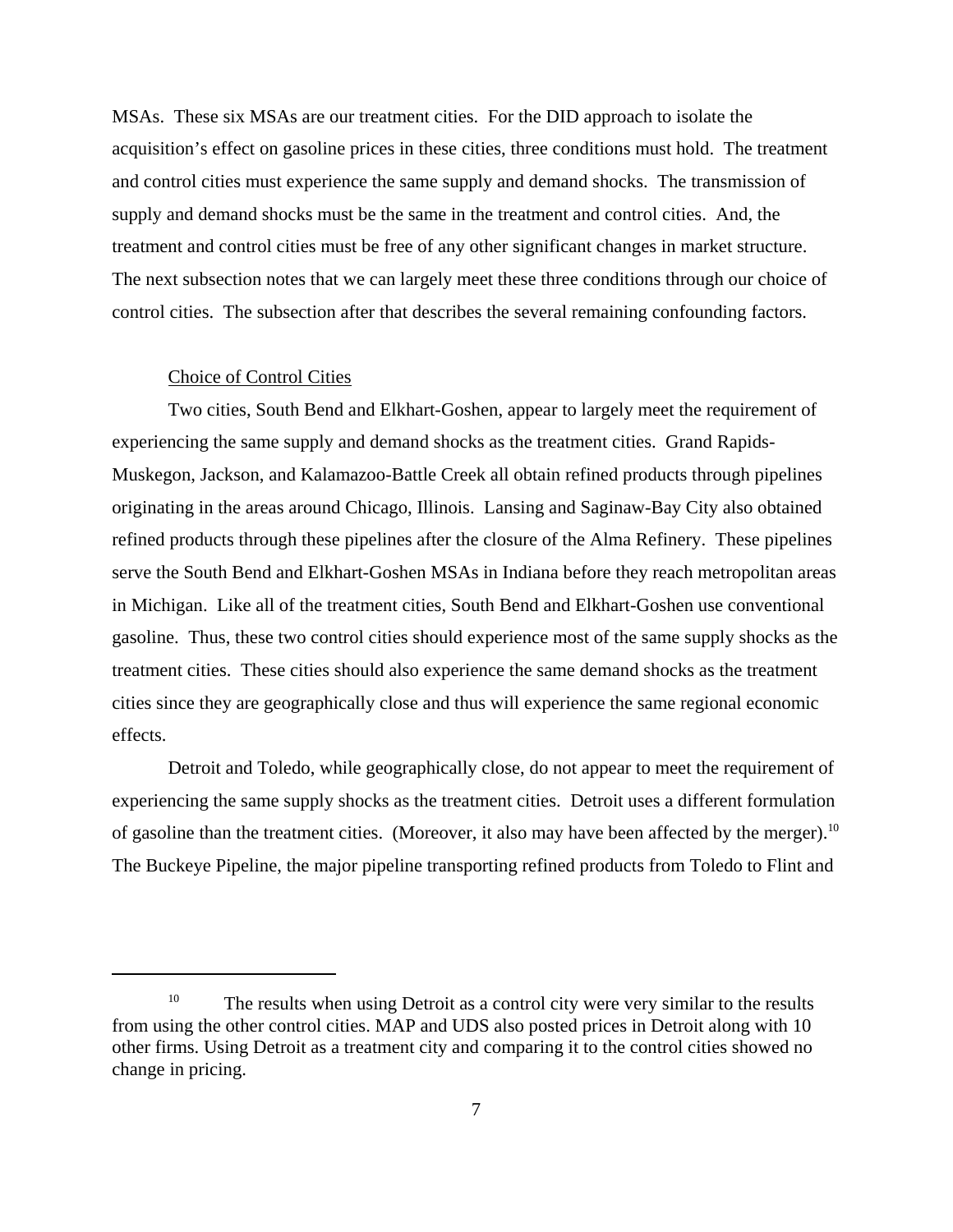Bay City, is apparently at capacity.<sup>11</sup> Since the Buckeye Pipeline is likely not the marginal source of supply to any of the treatment cities, the treatment cities likely would experience different supply shocks than Toledo.

To address the requirement that the transmission of supply and demand shocks be largely the same in the treatment cities and control cities, we do two things. First, we ensure that there are no huge obvious differences between the treatment cities and the control cities in the intensity of rivalry among producers: All of the treatment and control cities are within 75 miles of at least three terminals. Second, we compare each of our six treatment cities with two control cities. To the extent that the transmission of supply and demand shocks differ for the treatment and control cities, we would expect that the transmission would be greater for treatment cities in some cases and greater for control cities in other cases. In other words, while differences in the transmission of supply and demand shocks between a treatment city and a control city might bias the DID results for a single pairing, this bias should not be systematic. Thus, if we observe that the prices in the treatment cities did not increase relative to the price in the control city in any of the twelve combinations, then we can conclude that the merger did not have a broad anticompetitive effect. However, if we observe that the price in the treatment city increased relative to the price in the control city in nearly all of the twelve combinations, then the merger would seem to have decreased competition in at least some cities.

To address the requirement that the control city be free of any treatment, and the related requirement that the treatment city be free of any treatment other than the acquisition, we examined whether any other changes in market structure occurred in the control cities and treatment cities during the period we study. Other than MAP's acquisition of UDS's Michigan assets, we are unaware of any major change in market structure in any control or treatment city. Several minor changes in market structure are briefly discussed in the next subsection.

<sup>&</sup>lt;sup>11</sup> See infra. Also, the relationships between the retail price in Toledo and the retail prices in Detroit, Flint, and Bay City were not stable either before or after the acquisition. This provides further support for the view that Toledo was not the marginal source of supply to these areas.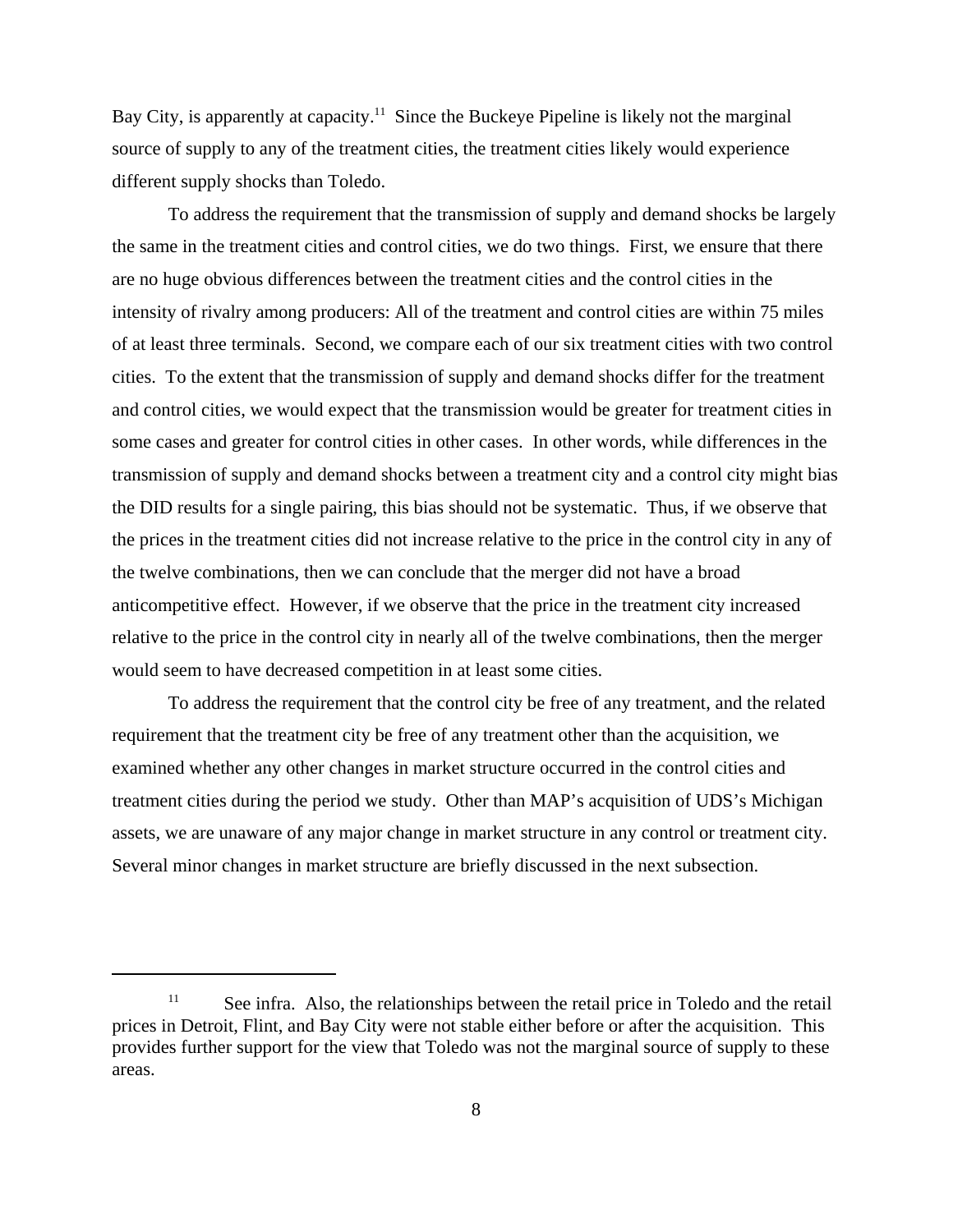### Treatment of Confounding Factors

While we can select control cities that will experience most of the demand and supply shocks experienced by the treatment cities, a few factors affecting supply that are specific to the treatment cities remain. First, the source of supply for two terminals changed at about the same time as the acquisition. Prior to late 1999, UDS's Alma refinery supplied the UDS terminals in Lansing and Bay City. After early 2000, Wolverine supplied these two refineries through a pipeline that it purchased from UDS and connected to its main pipeline. In an application to expand the capacity of the former UDS pipeline, Wolverine claimed that UDS's closure of its Alma refinery created a shortage of refined products in southeastern and central Michigan which the former UDS pipeline lacked the capacity to offset.<sup>12</sup> Wolverine further claimed that the Buckeye Pipeline, which also serves Bay City, operates near its capacity and thus the marginal demand in southeastern and central Michigan must be met by either truck transport or barge transport, both of which have a higher marginal cost than pipeline transport.<sup>13</sup> As of November 2004, Wolverine had not secured the necessary regulatory approvals to add this capacity.<sup>14</sup>

It is difficult to judge the validity of Wolverine's claim that the closure of the Alma refinery reduced the supply of refined products into central Michigan since firms keep data on transport through pipelines and terminals private. However, Wolverine's website currently lists

<sup>&</sup>lt;sup>12</sup> UDS's closure of its Alma refinery appears to be unrelated to this acquisition. In mid-1999, UDS decided to close its Alma refinery after unsuccessfully trying to sell it for a year. (See footnote 5) UDS's closure of its Alma refinery is consistent with a nationwide trend toward consolidating refining capacity at fewer but larger refineries. Smaller refineries operate at a cost disadvantage because of their lower scale of operation. In some cases where a small refinery is near both crude oil supplies and areas that consume refined product, this cost disadvantage may be offset by lower transportation costs (FTC 2004, pp.179-180). In the case of the Alma refinery, crude oil was produced nearby, but the production of this crude oil was falling sharply: Michigan crude oil production decreased from over 38 million barrels in 1979 to under 7.5 million barrels in 1999 (Energy Information Administration, U.S. Department of Energy, *Petroleum Supply Annual*, various issues).

<sup>&</sup>lt;sup>13</sup> In the matter of the application of Wolverine Pipe Line Company to construct, operate, and maintain a combination 12-inch and 16-inch outer diameter liquid petroleum products pipeline system in Jackson, Ingham, and Clinton Counties, Case No. U-12334, March 7, 2001 Michigan Public Service Commission, see pages 5, 15.

<sup>&</sup>lt;sup>14</sup> See http://www.wolverinepipeline.net/wol122404.pdf.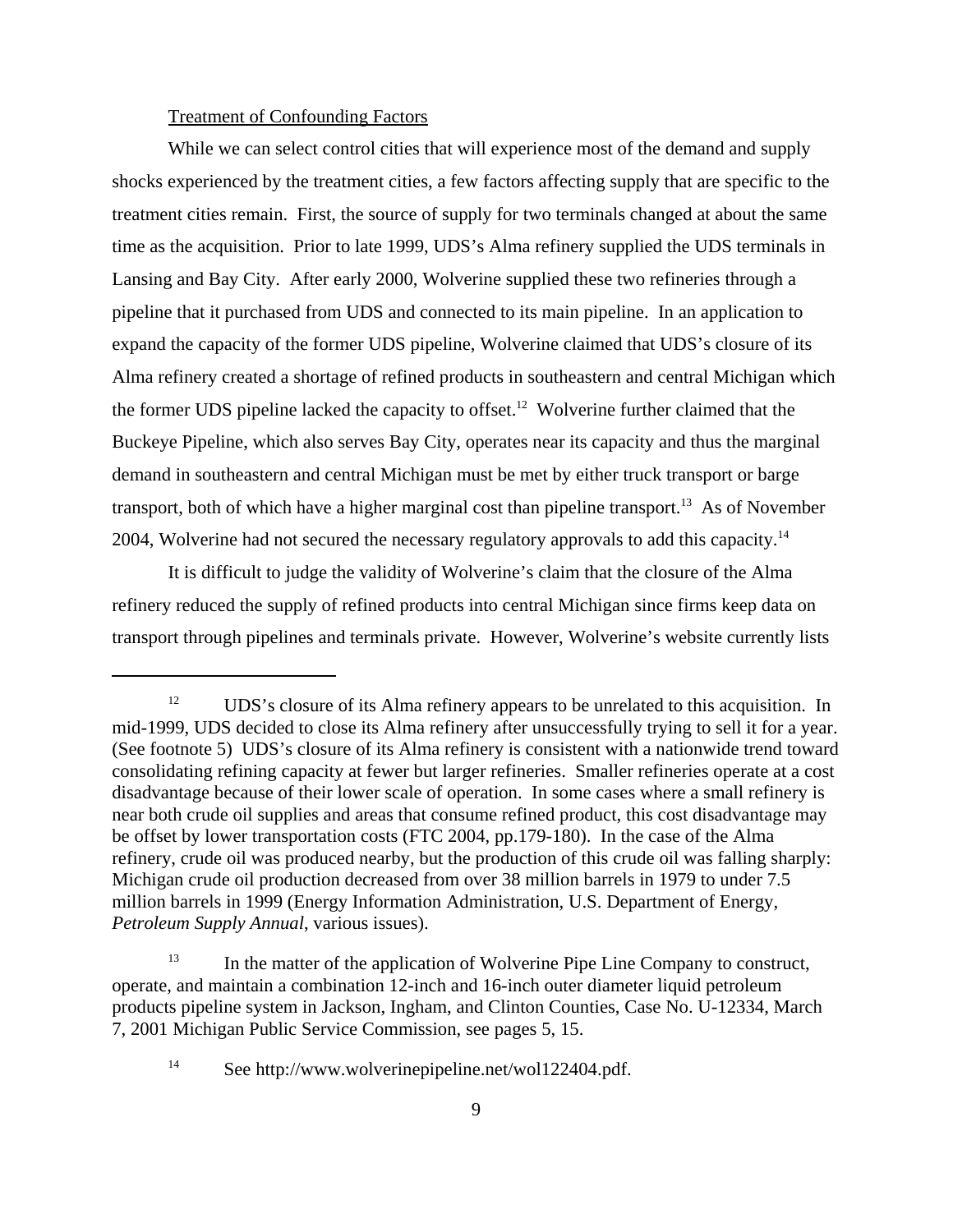the capacity of the former UDS pipeline into central Michigan as 50,000 barrels, which equals the capacity of the Alma refinery.<sup>15</sup> (And, our results suggest that gasoline prices in Lansing fell after the acquisition.) It is also difficult to isolate the possible effect of UDS's closure of its Alma refinery. Because the closure of the Alma refinery shortly preceded MAP's acquisition of UDS's other Michigan assets, there is not a significant time period during which we can observe one effect but not the other. In addition, the effect of reduced supply at Lansing and Bay City could spill over into cities such as Flint and Grand Rapids. Thus, the same cities that are affected by the change in market structure in terminal services might also be affected by the closure of the Alma Refinery. If the closure of the Alma Refinery reduced the supply of refined products into central Michigan, failing to control for it would tend to bias our results toward finding a price increase from this acquisition.

Several other supply shocks are easier to isolate. On June 7, 2000, the Wolverine Pipeline ruptured outside of Jackson, Michigan. As a consequence, no refined products were shipped on the Wolverine Pipeline between Jackson and Detroit from June 7 to June 16. After June 16, the Wolverine Pipeline operated at a reduced capacity until the end of August. The rupture of the Wolverine Pipeline caused a shortage of gasoline in eastern Michigan, which caused gasoline prices to rise to over \$2 per gallon. The effects of this shortage spilled over into neighboring areas as purchasers of refined products sought to secure supplies. By the end of August, the effects of the Wolverine Pipeline rupture had largely passed. To control for this supply shock, we use a dummy variable for the period from June  $7<sup>th</sup>$  until the end of August.<sup>16,17</sup>

<sup>17</sup> A search of the Department of Transportation's Office of Pipeline Safety website found only one other pipeline incident that might have differentially affected our treatment cities and control cities. We searched trade press sources and examined the pricing data and found no

<sup>15</sup> See http://www.wolverinepipeline.net/

<sup>&</sup>lt;sup>16</sup> For accounts of the Wolverine Pipeline Rupture see "Ruptured gas line should be fixed by Thursday" Associated Press, June 14, 2000; "Gasoline pipeline is shut down again for repairs" Associated Press, August 16, 2000; "Pain at the pump: Gas crisis that put drivers over a barrel shows weaknesses in U.S. fuel lifeline." Alejandro Bodipo-Memba, Free Press Business Writer, October 16, 2000; and Bulow, Jeremy, Jeffrey Fischer, Jay Creswell, and Christopher Taylor, "U.S. Midwest Gasoline Pricing and the Spring 2000 Price Spike," The Energy Journal, 2003, 24(3) pp. 121-149.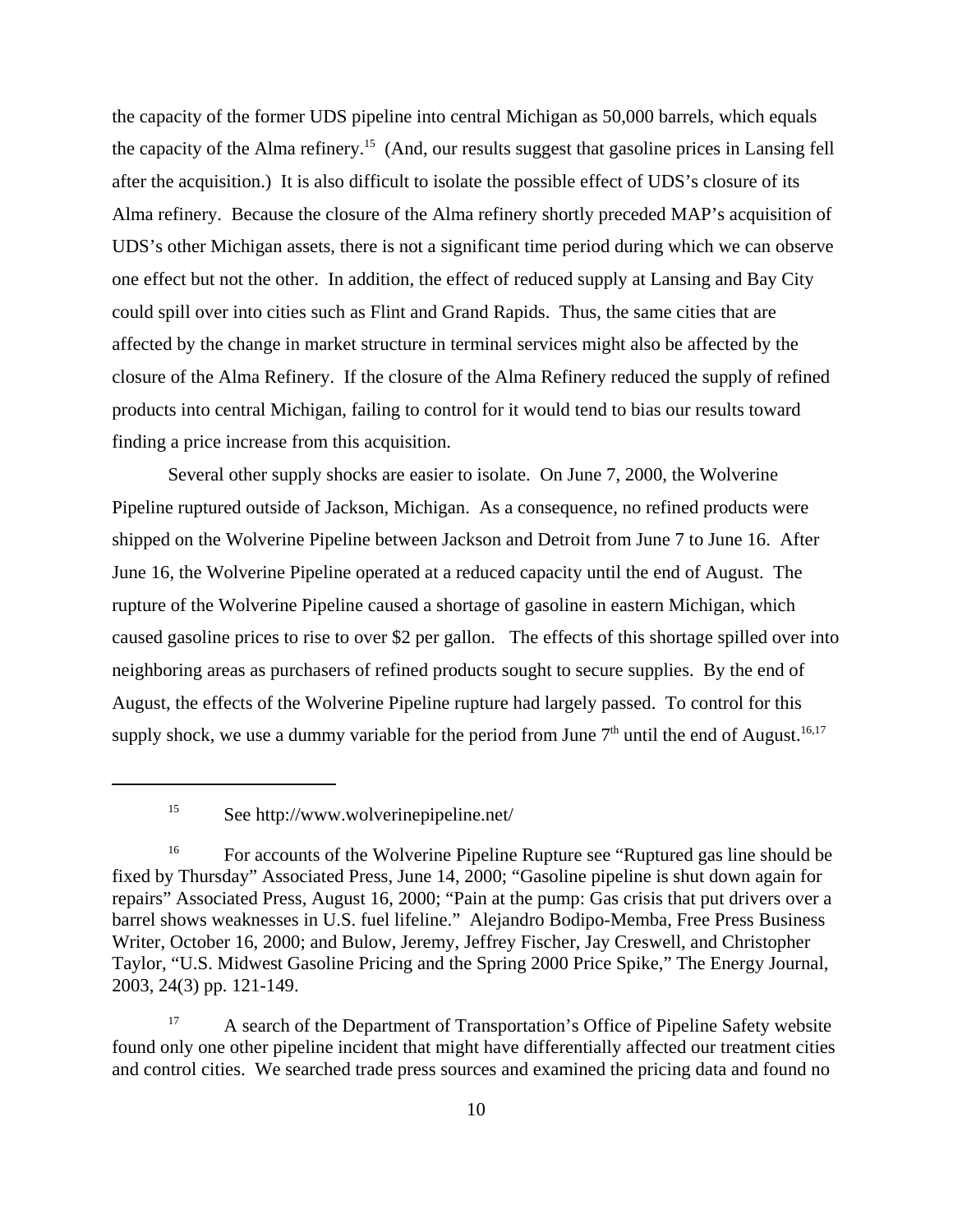Between early May and late July of 2000, the price of gasoline in the Chicago and Milwaukee areas increased relative to the rest of the country. This price increase (hereafter, the Midwest gas price spike) was primarily caused by supply disruptions relating to the introduction of a new formulation of reformulated gasoline in Chicago and Milwaukee (see Bulow et al. 2003). While the price increase was greatest for reformulated gasoline sold in Chicago and Milwaukee, the price of conventional gasoline also increased. We include a dummy variable to control for any differential effects that this Midwest gas price spike had on prices in the cities we examine. To allow the effects of the Midwest gas spike and the Wolverine outage to be different, this dummy variable goes to zero when the Wolverine outage begins.

In August of 2001, Citgo's Lemont (Chicago) refinery experienced a fire which reduced its output for six months. However, increased shipments from the Gulf returned the price differential between the upper Midwest and the Gulf to normal after approximately two months. To control for any differential effects that this refinery outage had on prices in the cities we examine, we include a dummy variable for the two-month period when this refinery outage appeared to affect prices.

Several terminals closed or changed ownership within several years of the acquisition. These changes in terminal ownership probably had little effect on competition in the cities that we study with two possible exceptions. Depending on the geographic scope of the relevant terminal markets, Uno-Ven's shutdown of its terminal in Bay City between 1997 and 1999 and Equilon's purchase of the Clark Oil terminal in Marshall sometime between 1999 and 2001 may have affected price. We cannot control for these changes, however, because we are unable to get approximate dates for when they occurred. Failing to control for these changes would tend to bias our results toward finding a price increase from this acquisition.

We initially included several dummy variables in our regression to account for other possible supply and demand shocks. We later deleted these dummy variables since their coefficients were small and rarely statistically significant and their exclusion did not affect our other results. These dummy variables included monthly dummy variables to allow for systematic differences in seasonal prices between our treatment cities and control cities, a

indication that this disruption had any significant effect.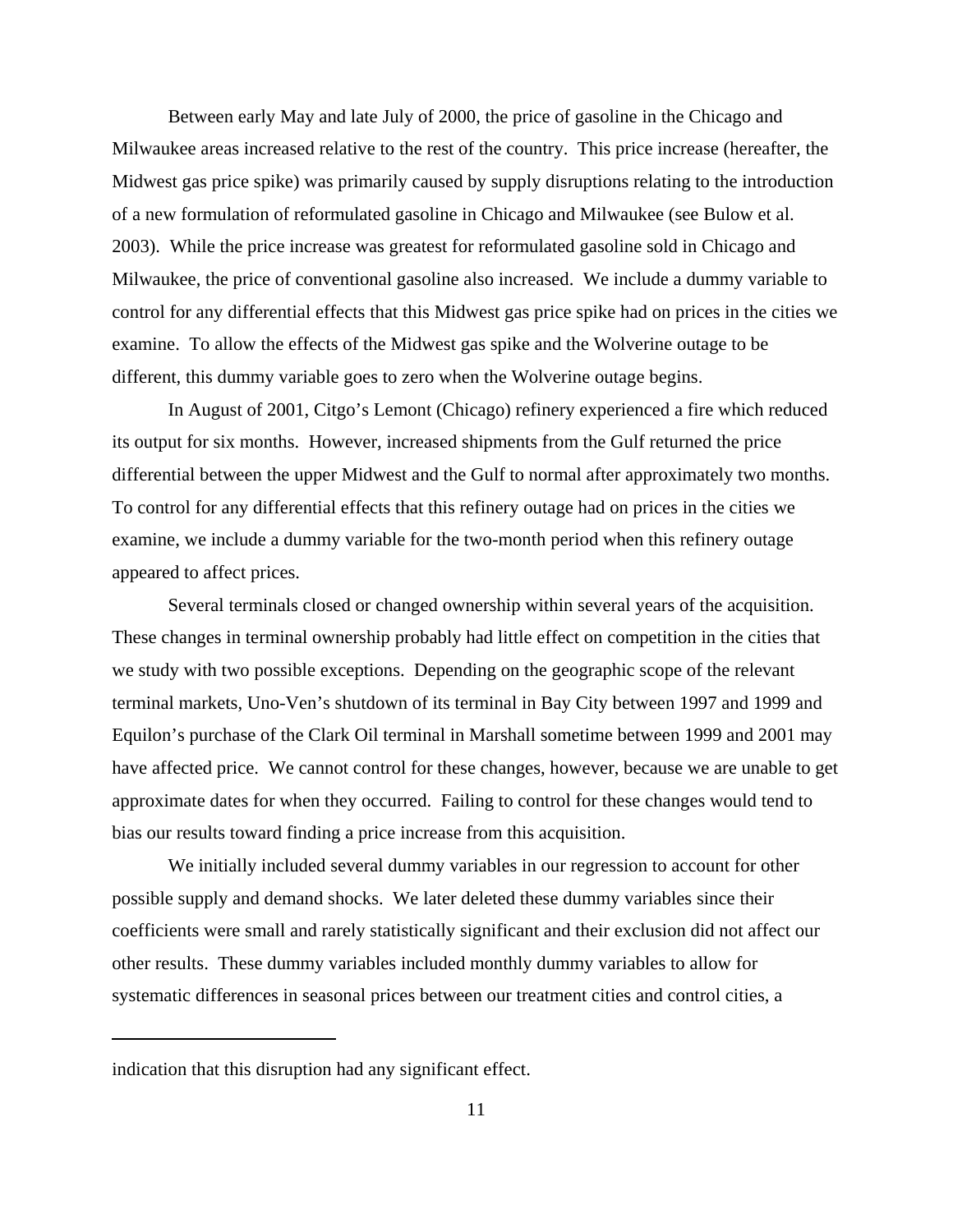dummy variable to account for a 2001 fire at Tosco's refinery in Wood River, IL, a dummy variable accounting for the Federal Energy Regulatory Commission's (FERC) September 2001 decision to allow Wolverine to set market-based rates for pipeline transport to Chicago, Elkhart, and Toledo, and a dummy variable accounting for FERC's July 2001 decision to allow Wolverine to set market-based rates for pipeline transport to Detroit and Wolverine's concomitant agreement to facilitate third-party refined products shipments to Grand Rapids (see FERC Docket No. OR99-15).

## Data

To study gasoline prices in the six treatment and two control cities, we use a dataset drawn from data on retail gasoline prices compiled by the Oil Price Information Service (OPIS). The OPIS data is based on transactions in which someone uses a fleet card to purchase gasoline from a gasoline station.18 While this data is among the best available, we only observe the price for a specific station if someone used a fleet card to purchase gasoline at that station. Hence gasoline stations that do not accept fleet cards are not sampled. Because the stations that do not accept fleet cards tend to sell unbranded gasoline and unbranded retailers generally charge lower prices than branded retailers, the OPIS data will tend to overestimate the actual retail gasoline prices in an area. We do not believe that this affects the results in this paper, however, since any changes over time in this overestimate will likely affect our treatment and control cities equally.

 The fact that OPIS records a price only if someone uses a fleet card to purchase gasoline also means that the set of stations reporting price data to OPIS varies from day to day. As a consequence, the prices reported by OPIS are more volatile than the actual underlying prices. To reduce this volatility, we define an observation as the average of the daily prices reported over the course of a week. We focus on the pricing of regular gasoline in this study because approximately 80 percent of the gasoline sold in the U.S. is regular octane gasoline. Following similar studies that use the event study methodology, we focus on a time period long enough to allow the acquirer to take advantage of any increased market power or efficiencies

<sup>&</sup>lt;sup>18</sup> A fleet card is basically a credit card that a company issues to some of its employees (salesmen, insurance claims adjusters) to pay for gasoline and possibly repairs.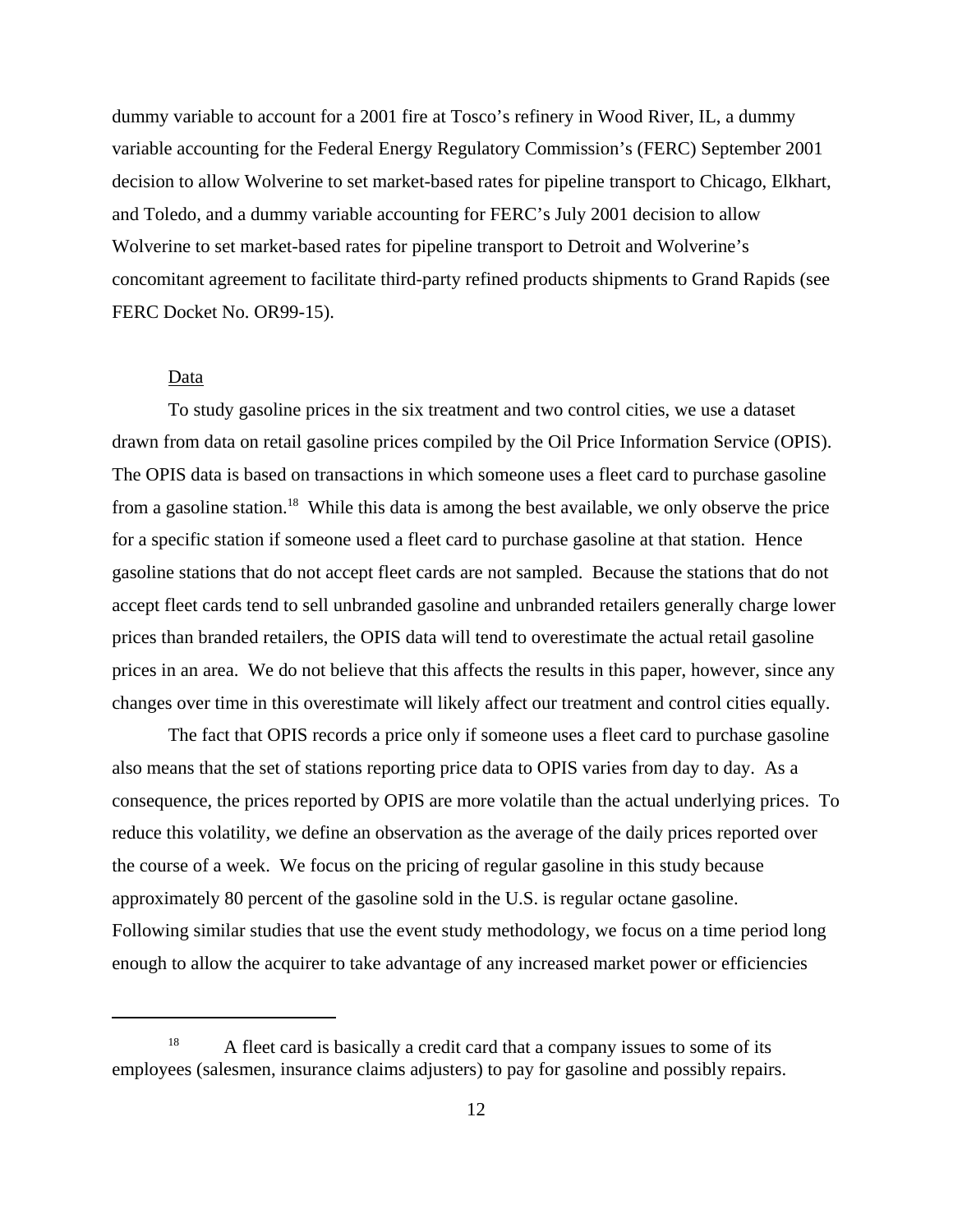resulting from the acquisition but short enough that changes in market conditions unrelated to the acquisition do not swamp the effects of the acquisition. For this reason, we analyze a window beginning three years prior to the acquisition and ending three years after the acquisition.<sup>19</sup>

## IV. Results

To obtain a rough estimate of the effect of this acquisition, we plot the price of gasoline in the treatment cities relative to the control cities. Figure 3 shows the 12-week moving average of the price of gasoline in Lansing and in Flint relative to South Bend.<sup>20</sup> The graph suggests that, apart from the price spike resulting from the rupture of the Wolverine Pipeline in the summer of 2000, the relative price in Flint did not change and the relative price in Lansing decreased. The graphs for pairings of other treatment cities with the two control cities look similar to the results for Flint.

We next estimate the relationships between the treatment cities and the control cities using the simple difference-in-differences estimator discussed in the methodology section. For the twelve pairings of treatment city and control city, Table 3 presents the estimated coefficients and the standard errors for the merger dummy variable.<sup>21</sup> The estimated coefficient is less than 1.2 cents per gallon in all of the pairings and is negative in four of the pairings. In no pairing is the estimated coefficient positive and statistically significant from zero at the five percent level. The estimated coefficient is negative and statistically significant in both pairings where Lansing is the treatment city. This result suggests that Lansing area consumers may have benefitted from

<sup>&</sup>lt;sup>19</sup> Using a dummy variable to control for the period between the acquisition's announcement and consummation has little effect on our results. Using the acquisition's announcement date as the starting point for the post-acquisition period has little effect on our results. Examining a time period beginning two years before and ending two years after the transaction did not affect the results.

<sup>&</sup>lt;sup>20</sup> Because it moderates the volatility of short-term price swings, the 12-week moving average provides a cleaner comparison of pre- and post- acquisition prices than does the raw price data.

<sup>&</sup>lt;sup>21</sup> The standard errors in a conventional difference-in-differences estimation may be biased downward (Bertrand et al (2004)). Since in this case most of the point estimates are not statistically different from zero, it is less of a concern.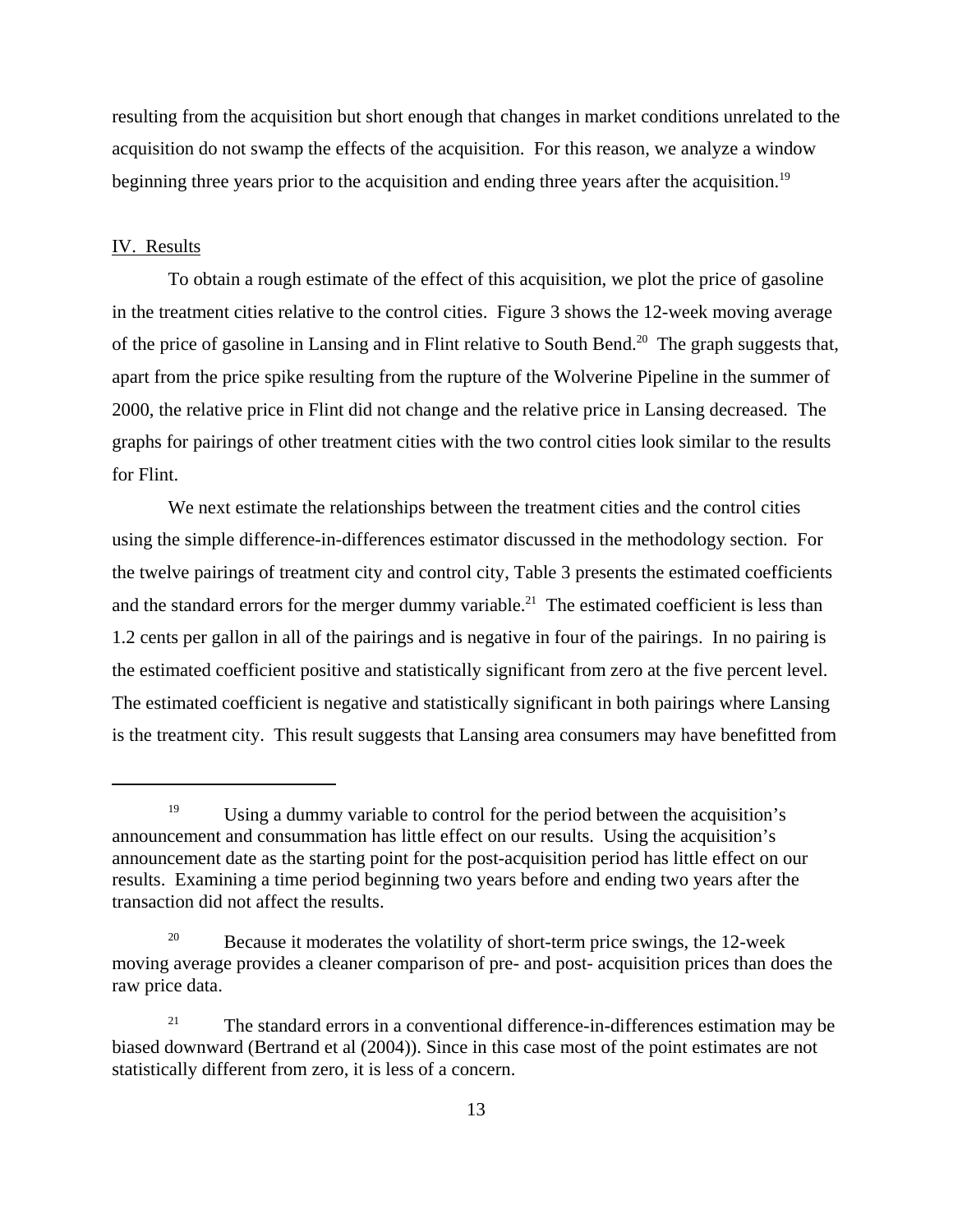Wolverine's integration of the former UDS pipeline into its existing pipeline system.

Table 4 shows the full regression results for the six treatment cities relative to South Bend. (The results using Elkhart-Goshen as a control are similar to the results using South Bend as a control.) The June 2000 rupture of the Wolverine Pipeline meant that refined products from the Chicago area could not reach terminals located in Detroit, Lansing, and Bay City through the Wolverine Pipeline. Obviously, we would expect that gasoline prices in these cities would rise relative to the control cities. Gasoline jobbers responded to higher prices in these cities by using the nearest terminals that still could receive refined products. Thus, we would also expect that gasoline prices in cities such as Jackson and Grand Rapids would increase. Our results show this. The dummy variable for the Wolverine Pipeline rupture accounts for the average increase in price in the treatment cities relative to the control cities from June 7 to August 31, which captures the period when Wolverine Pipeline shipments were disrupted.<sup>22</sup> The estimated coefficient for this dummy variable ranges from roughly zero to roughly five and onehalf cents. The estimated coefficient is statistically significant at the 5 percent level in most of the pairs of treatment cities and control cities.

The coefficient for the dummy variable for the supply disruption relating to the introduction of phase II reformulated gasoline in Chicago and Milwaukee is positive but not statistically significant. The coefficient for the Citgo Lemont refinery outage is negative in four of the pairings. In one pairing it is negative and statistically different from zero.

 Table 5 shows the estimated merger effects for the twelve pairings of treatment city and control city when we do not control for supply shocks. In some cases the results differ significantly: The estimated price decreases in Lansing relative to Elkhart-Goshen and South Bend decline in magnitude and statistical significance; estimated price increases in Jackson relative to Elkhart-Goshen and in Kalamazoo relative to Elkhart-Goshen increase in magnitude and become statistically significant at the 5 percent level. This suggests that failing to account for supply shocks affects the results.

<sup>&</sup>lt;sup>22</sup> This period includes an unanticipated 10-day period and an anticipated 7-day period when no shipments were made on Wolverine. During the rest of this period, Wolverine operated at about 80 percent of capacity. (See "Gasoline pipeline is shut down again for repairs, Associated Press, August 16, 2000 at www.detnews.com/2000.metro/0008/16/-106455.htm)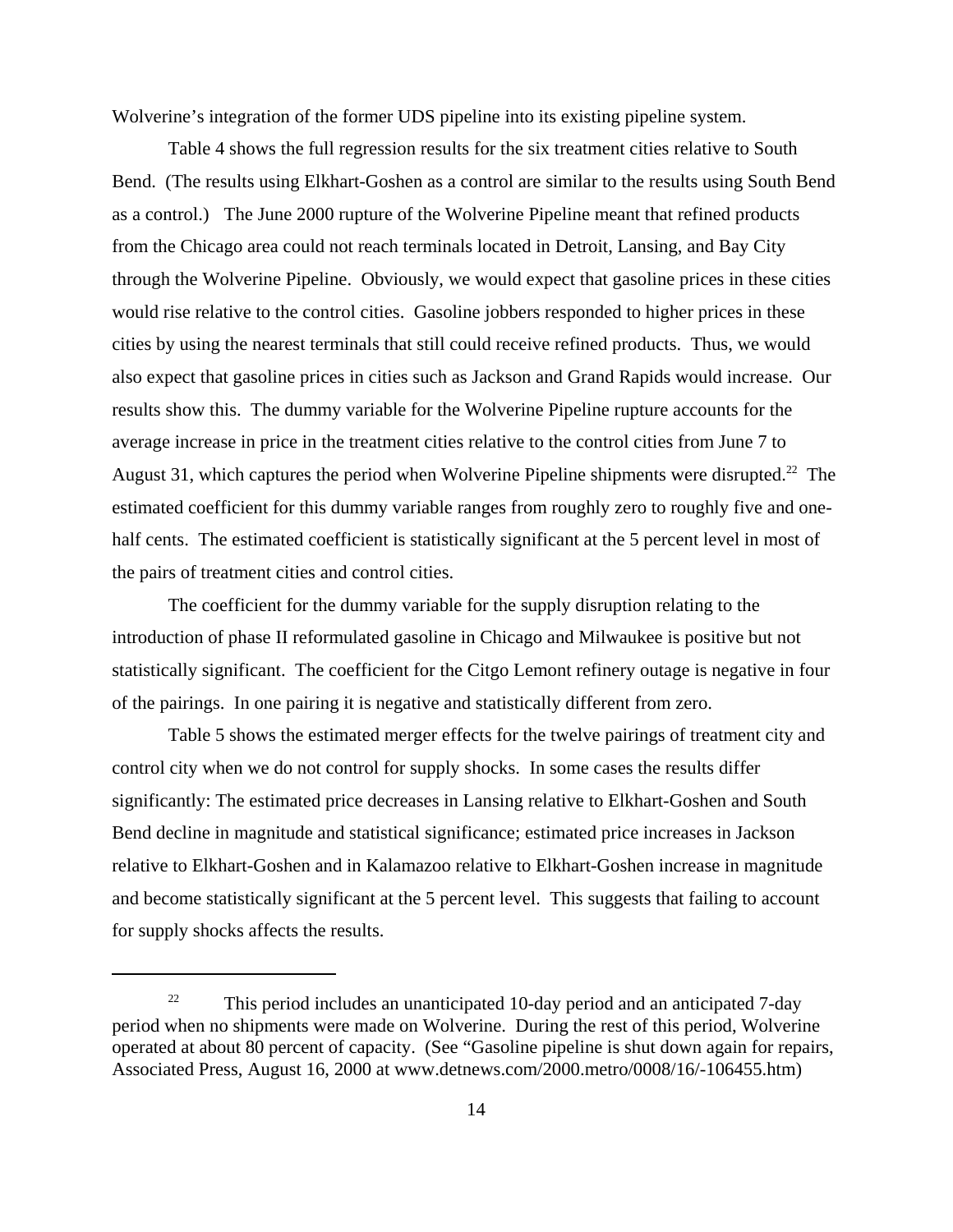In a previous study, the GAO (2004) found that MAP's acquisition of UDS's Michigan assets led to a statistically-significant price increase of 1.4 to 2.6 cents per gallon. There are several possible explanations for the difference between our results and the GAO's results. Our study explicitly accounts for three supply shocks that differentially affected prices in the treatment cities and the control cities whereas the GAO study only accounts for the Midwest gas price spike. Our study also examines prices for three years after the merger while the GAO study only examines prices for one year after the merger. Finally, in our study we examined retail prices while the GAO examined wholesale rack prices. Because wholesale rack prices measure the wholesale price paid by only a fraction of gasoline retailers, observing an increase in wholesale rack prices is not sufficient to infer an increase in retail prices.<sup>23</sup>

## IV. Conclusion

The above results suggest that MAP's acquisition of UDS's Michigan wholesale and retail assets had very little effect, positive or negative, on retail gasoline prices in Michigan. This result is robust to changes in the length of time studied and changes in the starting date of the post-merger period. Since we would be unlikely to see these results if MAP's acquisition of UDS substantially lessened competition, we believe that these results provide some support for the view that gasoline mergers with pre-merger and post-merger wholesale and retail concentration levels similar to those in this case study do not substantially harm competition.

MAP's acquisition of UDS's Michigan assets had little direct effect on the refining and pipeline sectors of the oil industry. Thus, this study is silent about what types of refinery or pipeline mergers might harm consumers with one exception: The observation that gasoline prices in Lansing fell relative to gasoline prices in the control cities suggests that consumers may have benefitted from Wolverine's integration of the former UDS pipeline into its existing pipeline system.

 $23$  Taylor and Hosken(2004) examine a case where an increase in rack prices was not fully passed through to retail prices.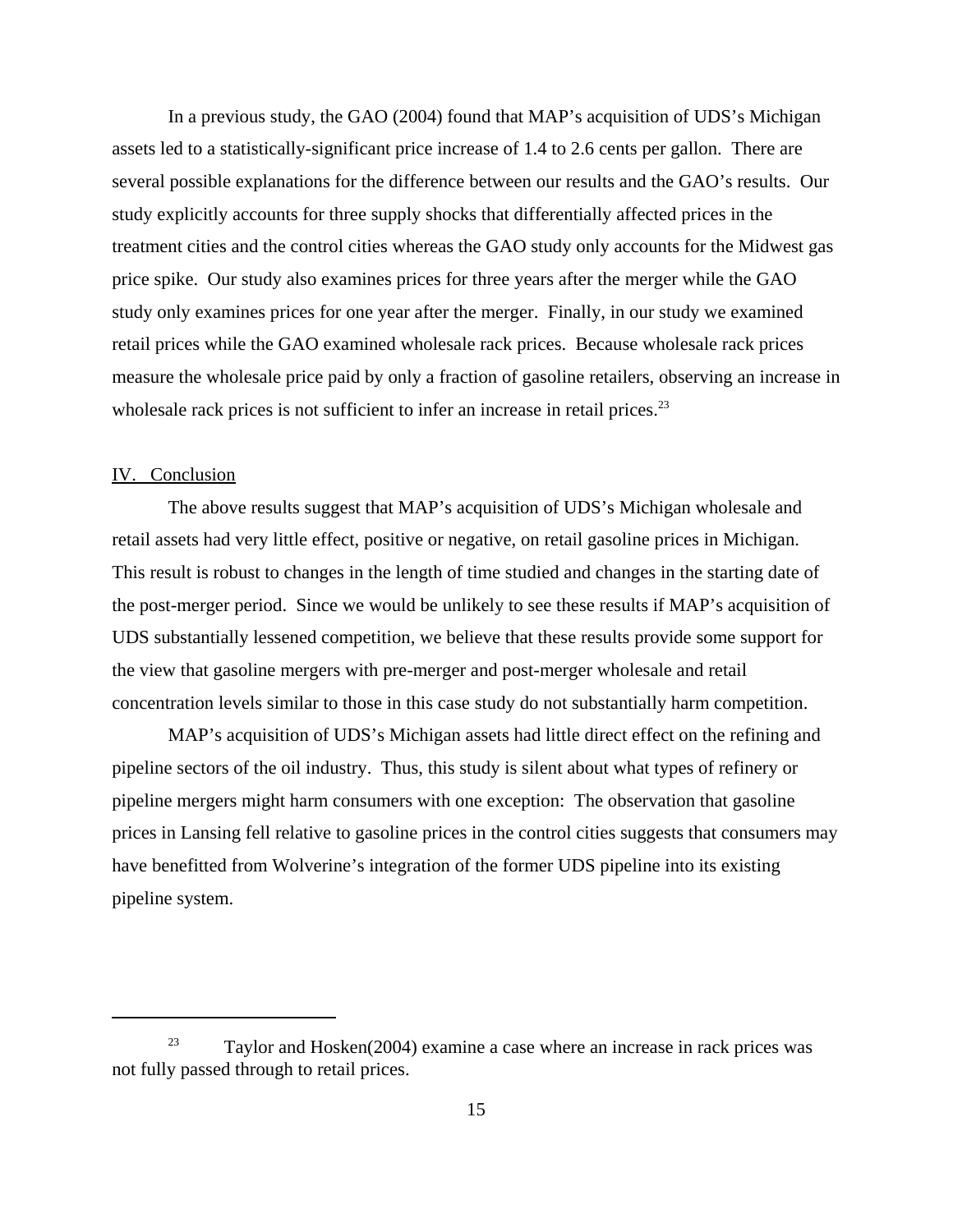## References

- Barton, David, and Roger Sherman. 1984. The price and profit effects of horizontal merger: A case study. *Journal of Industrial Economics*. 33: 165-77.
- Bertrand, M., E. Duflo, S. Mullainathan, M. Page 2004. How Much Should We Trust Difference-in- Difference Estimates? *Quarterly Journal of Economics*, 119: 249-275.
- Borenstein, Severin, and Andrea Shepard. 1996. Dynamic pricing in retail gasoline markets. *The RAND Journal of Economics*, 27: 429-451.
- Bulow, Jeremy, Jeffrey Fischer, Jay Creswell, and Christopher Taylor. 2003. U.S. Midwest Gasoline Pricing and the Spring 2000 Price Spike. *The Energy Journal*, 24: 121.-149.
- Chouinard, Hayley, and Jeffrey Perloff. 2003. Gasoline price differences: Taxes, pollution regulations, mergers, market power, and market conditions, mimeo
- Chouinard, Hayley, and Jeffrey Perloff. 2004. "Incidence of Federal and State Gasoline Taxes," *Economic Letters* 83: 55-60.
- Hastings, Justine. 2004. Vertical relationships and competition in retail gasoline markets: Empirical evidence from contract changes in Southern California. *American Economic Review* 94: 317-328.
- Hastings, Justine, and Richard Gilbert. 2002. Market power, vertical integration and the wholesale price of gasoline. mimeo.
- Kim,E.H, and V. Singal. 1993. Mergers and market power: Evidence from the airline industry. *American Economic Review*, 83: 549-69.
- Pinske, J., M. Slade and C. Brett, 2002, "Spatial Competition: A Semiparametric Approach," *Econometrica*, 70: 1111-1153.
- Shapiro, Carl. 1996. "Mergers with differentiated products." *Antitrust*. 23-30.
- Schumann, L., J. Reitzes, and R. Rogers. 1997. In the matter of Weyerhaeuser company: The use of a hold-separate order in a merger with horizontal and vertical effects. *Journal of Regulatory Economics*, 11: 271-89.
- Schumann, L., R. Rogers, and J. Reitzes, 1992. *Case Studies of The Price Effects of Horizontal Mergers*, Federal Trade Commission: Washington DC..
- Slade, Margaret, 1992. Vancouver's gasoline price wars: An empirical exercise in uncovering supergame strategies. *Review of Economic Studies*. 59:257-76.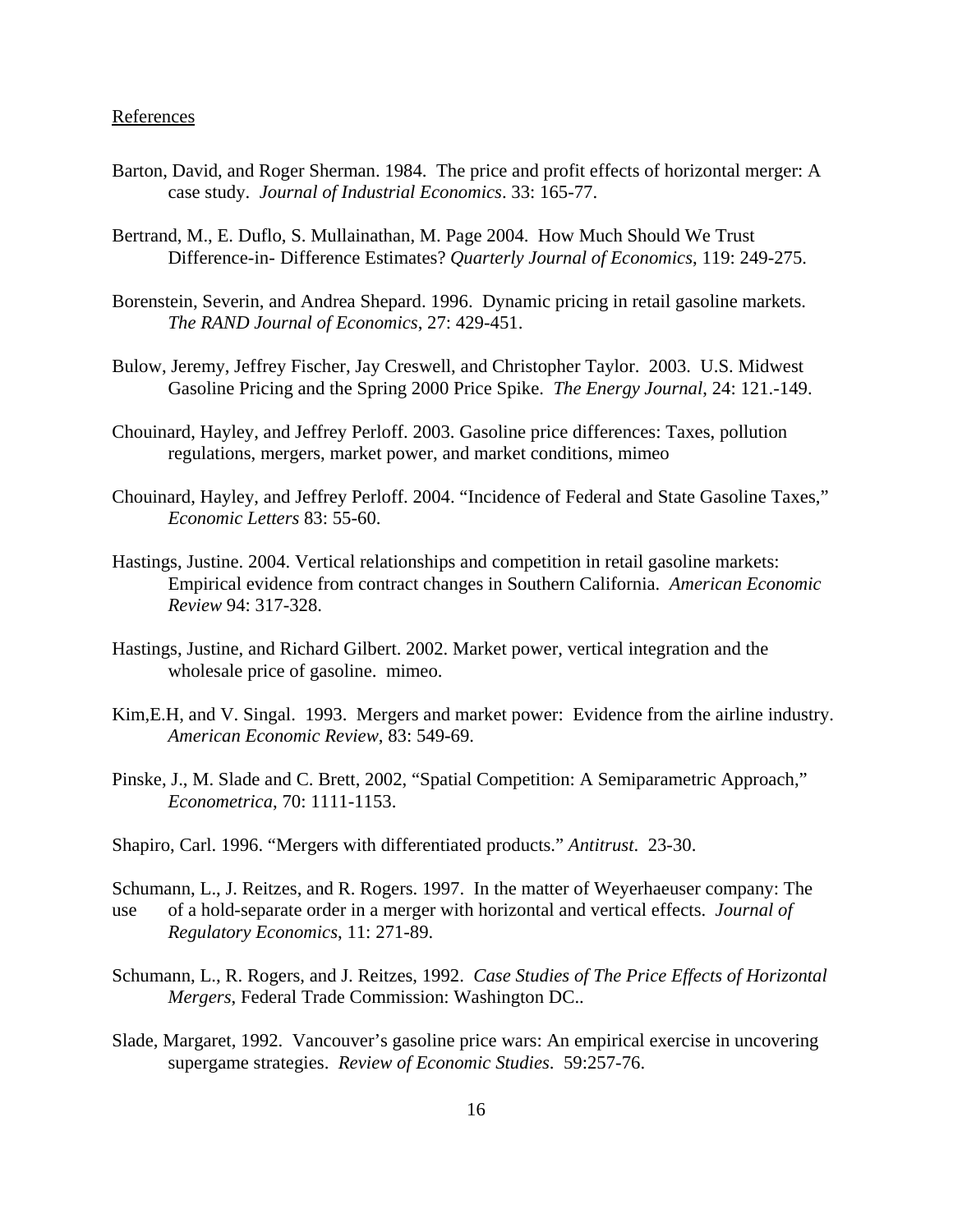- Taylor, Christopher and D. Hosken,. 2004. The Economic Effects of the Marathon Ashland Joint Venture: The Importance of Industry Supply Shocks and Vertical Market Structure. mimeo
- United States Federal Trade Commission, 2004. *Petroleum industry : Mergers, structural change and antitrust enforcement*. Washington, DC.
- United States Government Accountability Office. 2004. *Effects of mergers and market concentration in the U.S. petroleum industry*. rev. ed. Washington, DC.
- Willig, Robert. 1991. Merger analysis, industrial organization theory, and merger guidelines. *Brookings Papers on Economic Activity*. 281-312.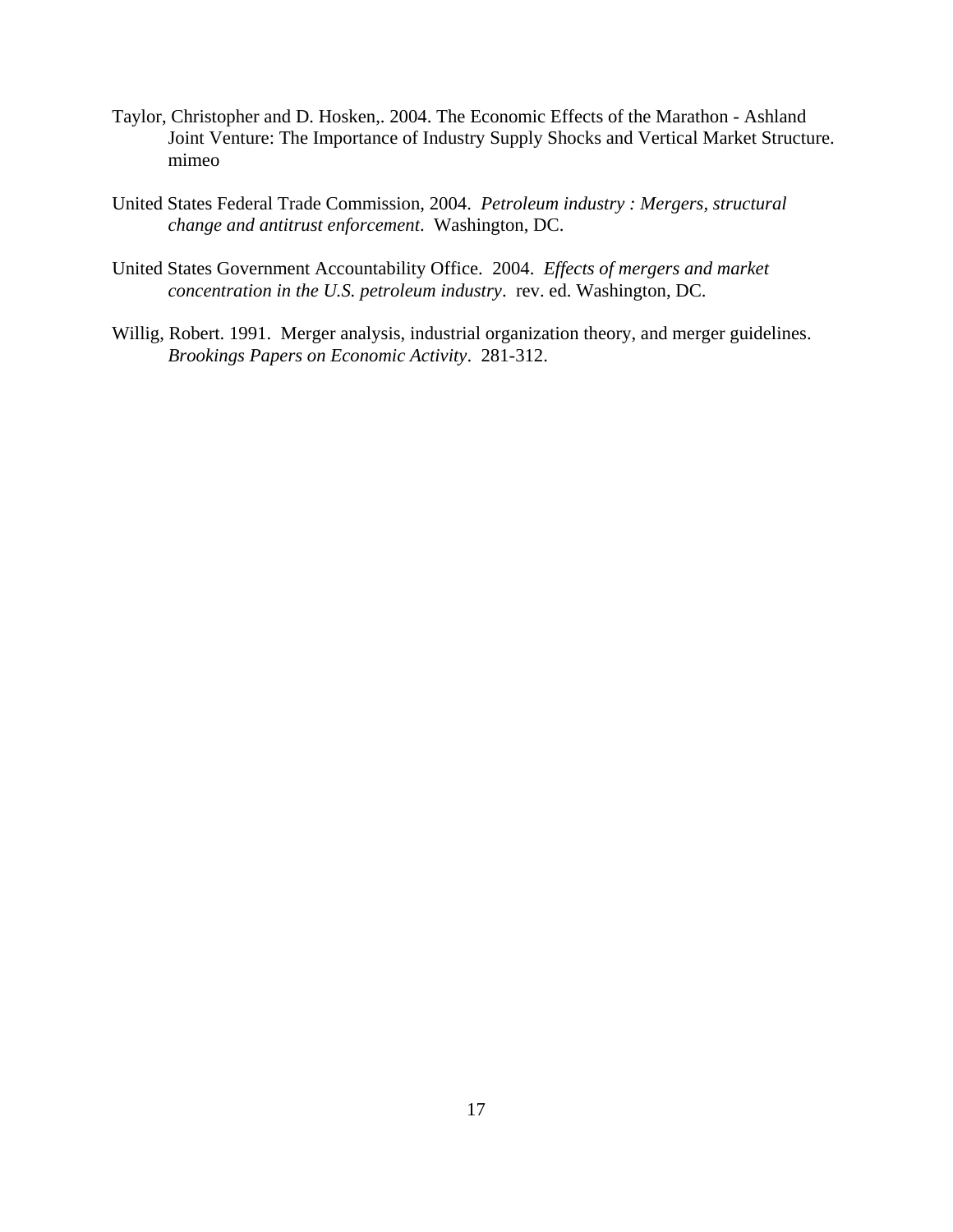| Table 1 - Terminal Capacity and Market Share in Michigan |               |                              |             |       |            |       |  |
|----------------------------------------------------------|---------------|------------------------------|-------------|-------|------------|-------|--|
|                                                          |               |                              |             |       |            |       |  |
| Terminal                                                 | C it y        | Supply Source                | Capacity    | Share | Firm Share |       |  |
| Amoco Oil Company                                        | Cheboygan     | barge, tanker                | 150,000     | 1.5%  |            |       |  |
| Amoco Oil Company                                        | Napoleon      | Pipeline, Truck              | 250,000     | 2.5%  |            |       |  |
| Amoco Oil Company                                        | River Rouge   | Buckeye, Amoco               | 803,000     | 7.9%  |            |       |  |
| Amoco Oil Company                                        | Taylor        | Wolverine, Amoco             | 248,000     | 2.4%  |            | 14.3% |  |
| Citgo Petroleum                                          | Ferrysburg    | W olverine Pipeline          | 180,722     | 1.8%  |            |       |  |
| Citgo Petroleum                                          | Jackson       | W olverine Pipeline          | 222,700     | 2.2%  |            |       |  |
| Citgo Petroleum                                          | <b>Niles</b>  | W olverine Pipeline          | 270,688     | 2.7%  |            |       |  |
| Citgo Petroleum                                          | Rom ulus      | Wolverine, Sun               | 175,000     | 1.7%  |            | 8.4%  |  |
| Clark Refining & Marketing                               | Marshall      | W olverine Pipeline          | 281,000     | 2.8%  |            |       |  |
| Clark Refining & Marketing                               | Taylor        | Buckeye, W olverine          | 311,000     | 3.1%  |            | 5.8%  |  |
| Equilon Enterprises LLC                                  | Detroit       | Buckeye, W olverine          | 608,000     | 6.0%  |            |       |  |
| Equilon Enterprises LLC                                  | Ferrysburg    | W olverine Pipeline          | 306,000     | 3.0%  |            |       |  |
| Equilon Enterprises LLC                                  | Jackson       | W olverine Pipeline          | 81,100      | 0.8%  |            |       |  |
| Equilon Enterprises LLC                                  | <b>N</b> iles | W olverine Pipeline          | 416,900     | 4.1%  |            |       |  |
| Equilon Enterprises LLC                                  | Romulus       | W olverine, Buckeye, Equilon | 353,000     | 3.5%  |            | 17.4% |  |
| Marathon Ashland Petroleum                               | Detroit       | truck                        | 100,000     | 1.0%  |            |       |  |
| Marathon Ashland Petroleum                               | Jackson       | W olverine Pipeline          | 280,000     | 2.8%  |            |       |  |
| Marathon Ashland Petroleum                               | Mount Morris  | Buckeye                      | 237,000     | 2.3%  |            |       |  |
| Marathon Ashland Petroleum                               | N ile s       | W olverine Pipeline          | 332,000     | 3.3%  |            |       |  |
| Marathon Ashland Petroleum                               | N. Muskegon   | M A P                        | 455,000     | 4.5%  |            |       |  |
| Marathon Ashland Petroleum                               | Taylor        | Buckeye, Sun, W olverine     | 229,000     | 2.3%  |            | 16.1% |  |
| <b>Mobil Oil Corporation</b>                             | Flint         | <b>Buckeye</b>               | 191,000     | 1.9%  |            |       |  |
| Mobil Oil Corporation                                    | <b>Niles</b>  | W olverine Pipeline          | 117,300     | 1.2%  |            |       |  |
| Mobil Oil Corporation                                    | W oodhaven    | W olverine, Buckeye          | 1, 198, 300 | 11.8% |            | 14.9% |  |
| Sun Refining Company                                     | Detroit       | Sun Pipeline                 | 176,000     | 1.7%  |            |       |  |
| Sun Refining Company                                     | Owosso        | Buckeye                      | 230,000     | 2.3%  |            | 4.0%  |  |
| UDS                                                      | Bay City      | <b>UDS Pipeline</b>          | 400,000     | 4.0%  |            |       |  |
| UDS                                                      | Lansing       | <b>UDS Pipeline</b>          | 400,000     | 4.0%  |            |       |  |
| UDS                                                      | Traverse City | Tanker, Transport Truck      | 150,000     | 1.5%  |            | 9.4%  |  |
| Atlas Oil                                                | Taylor        | Wolverine, Buckeye, Sun      | 273,000     | 2.7%  |            |       |  |
| <b>BP</b> Oil Company                                    | Taylor        | Buckeye                      | 264,000     | 2.6%  |            |       |  |
| Cousins Petroleum                                        | Taylor        | Buckeye, W olverine          | 190,000     | 1.9%  |            |       |  |
| Michigan Marine Terminal                                 | River Rouge   | Buckeye, W olverine          | 216,000     | 2.1%  |            |       |  |
| W aterfront Petroleum Terminal                           | Dearborn      | pipeline barge               | 30,000      | 0.3%  |            |       |  |

Source: 1997, 1999, and 2001 Petroleum Terminal Encyclopedia, Oil Price Information Service Because the Petroleum Terminal Encyclopedia did not report capacity figures for some terminals, some capacity figures are estimated. Equilon's Romulus terminal is assigned the average capacity of the Detroit area terminals. MAP's Detroit terminal is given a small capacity because it is supplied by truck. The UDS terminal at Traverse City and Amoco's terminal at Cheboygan are given a small capacity because they are distant from large population centers. The UDS terminals at Lansing and Bay City distributed refined products from the Alma refinery, which produced about 10 percent of Michigan's needs. These terminals were assigned a capacity slightly below 10 percent of the terminal capacity in Michigan. The Amoco refinery at Napoleon was assigned a capacity roughly consistent with similar terminals.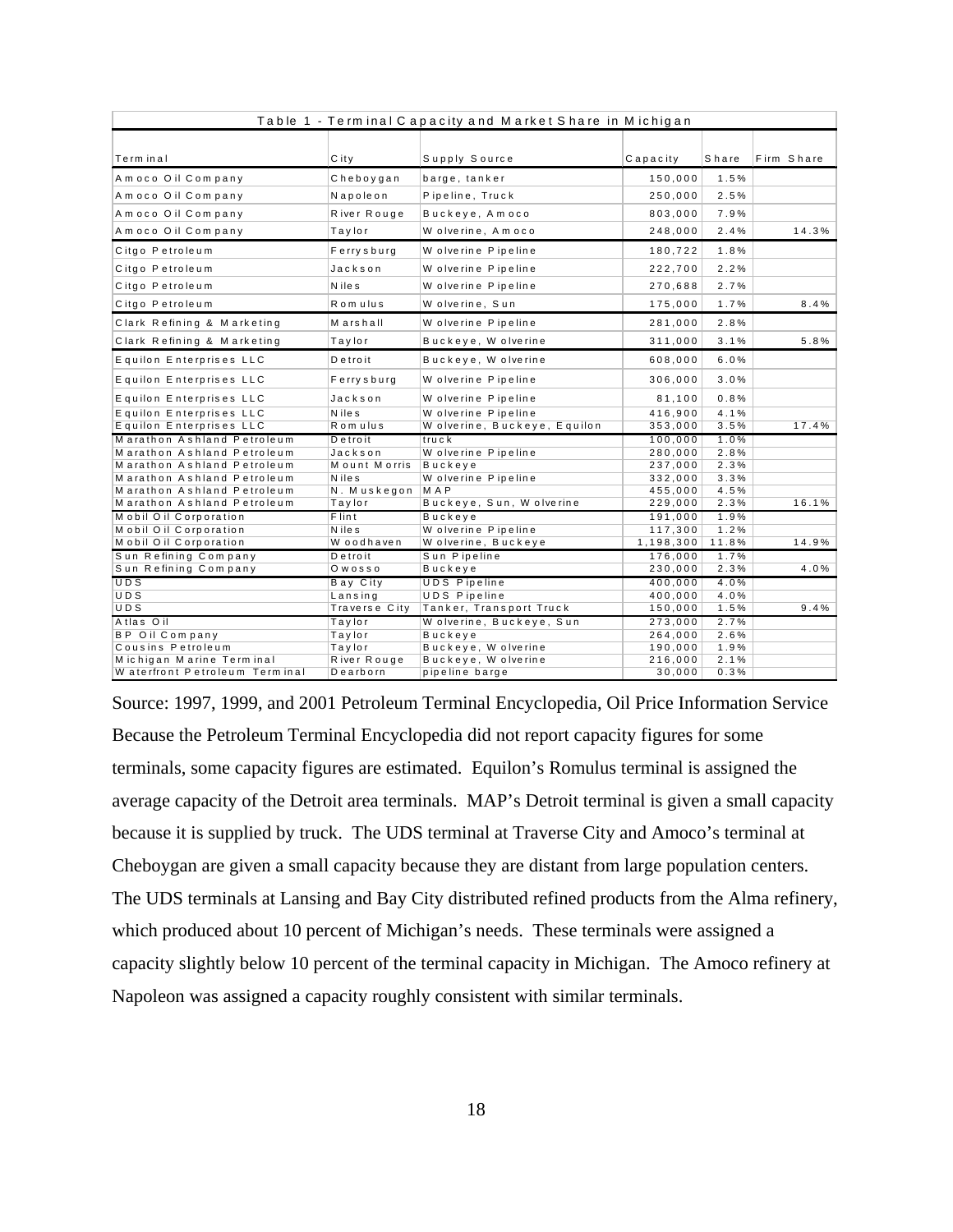| Table 2 - Market Share by Brand       |       |         |                 |               |         |                     |  |  |
|---------------------------------------|-------|---------|-----------------|---------------|---------|---------------------|--|--|
|                                       |       |         | Saginaw-        | Grand Rapids- |         | Kalamazoo-          |  |  |
| <b>Brand</b>                          | Flint | Lansing | <b>Bay City</b> | Muskegon      | Jackson | <b>Battle Creek</b> |  |  |
| Marathon Ashland Petroleum            | 23%   | 17%     | 9%              | 10%           | 5%      | 10%                 |  |  |
| Speedway-SuperAmerica                 | 12%   | 13%     | 6%              | 8%            | 3%      | 8%                  |  |  |
| Marathon                              | 11%   | 4%      | 3%              | 2%            | 2%      | 2%                  |  |  |
| <b>UDS (Total)</b>                    | 7%    | 13%     | 10%             | 2%            | 8%      | 7%                  |  |  |
| BP-Amoco                              | 4%    | 4%      | 6%              | 11%           | 3%      | 6%                  |  |  |
| Equilon (Shell-Texaco)                | 3%    | 7%      | 3%              | 10%           | 8%      | 16%                 |  |  |
| Citgo                                 | 3%    | 1%      | 1%              | 1%            | $0\%$   | 3%                  |  |  |
| <b>Clark Refining &amp; Marketing</b> | 6%    | 7%      | 13%             | 5%            | 10%     | 14%                 |  |  |
| Mobil                                 | 2%    | 8%      | 2%              | 9%            | 3%      | 3%                  |  |  |
| Sunoco                                | 19%   | 1%      | 6%              | 2%            | $0\%$   | $0\%$               |  |  |
| <b>Others</b>                         | 32%   | 43%     | 50%             | 50%           | 64%     | 42%                 |  |  |
| <b>MAP/UDS Share</b>                  | 30%   | 30%     | 19%             | 12%           | 13%     | 17%                 |  |  |
| <b>Total Number of Stations</b>       | 94    | 119     | 105             | 249           | 39      | 117                 |  |  |

| Table 3 - Estimated Merger Effects (Full Specification) |                                                                                                                                    |         |        |         |        |        |  |
|---------------------------------------------------------|------------------------------------------------------------------------------------------------------------------------------------|---------|--------|---------|--------|--------|--|
| <b>Control City</b>                                     | <b>Grand Rapids-</b><br>Saginaw-Bay<br>Kalamazoo-<br>Flint<br>Lansing<br><b>Jackson</b><br>Muskegon<br>City<br><b>Battle Creek</b> |         |        |         |        |        |  |
| Elkhart-Goshen, IN                                      | 0.10                                                                                                                               | $-1.44$ | 0.66   | 0.39    | 1.15   | 1.06   |  |
|                                                         | (0.63)                                                                                                                             | (0.67)  | (0.64) | (0.62)  | (0.72) | (0.61) |  |
| South Bend, IN                                          | $-0.43$                                                                                                                            | $-1.96$ | 0.13   | $-0.13$ | 1.01   | 0.54   |  |
|                                                         | (0.63)                                                                                                                             | (0.65)  | (0.62) | (0.61)  | (0.74) | (0.61) |  |

Standard errors in parentheses Significant estimates in bold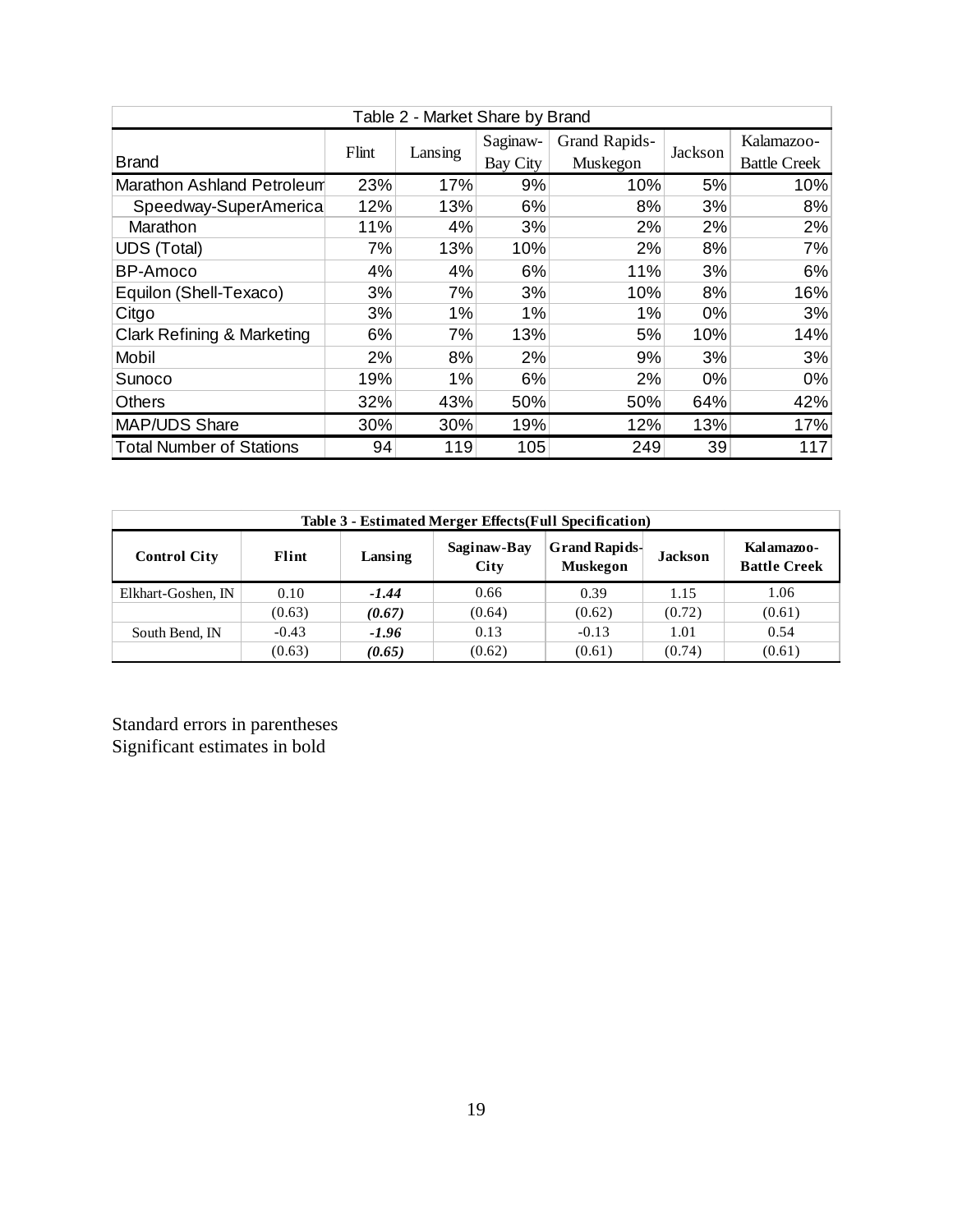| Table 4 Individual City Regressions (Control South Bend, In) |         |         |                     |                                         |                |                                   |  |
|--------------------------------------------------------------|---------|---------|---------------------|-----------------------------------------|----------------|-----------------------------------|--|
| Variable                                                     | Flint   | Lansing | Saginaw-Bay<br>City | <b>Grand Rapids-</b><br><b>Muskegon</b> | <b>Jackson</b> | Kalamazoo-<br><b>Battle Creek</b> |  |
| Merger                                                       | $-0.43$ | $-1.96$ | 0.13                | 0.13                                    | 1.01           | 0.54                              |  |
|                                                              | (0.63)  | (0.65)  | (0.62)              | (0.61)                                  | (0.74)         | (0.61)                            |  |
| Midwest Gas                                                  | 0.20    | 1.50    | 0.89                | 1.07                                    | $-0.32$        | 1.12                              |  |
|                                                              | (2.13)  | (2.09)  | (2.07)              | (1.83)                                  | (2.48)         | (1.89)                            |  |
| Wolverine Rupture                                            | 3.72    | 5.70    | 2.03                | 4.38                                    | 4.57           | 2.89                              |  |
|                                                              | (1.21)  | (1.24)  | (1.19)              | (1.15)                                  | (1.42)         | (1.16)                            |  |
| <b>Lemont Outage</b>                                         | $-0.54$ | $-2.99$ | 1.42                | $-0.63$                                 | $-1.63$        | 0.09                              |  |
|                                                              | (1.54)  | (1.55)  | (1.51)              | (1.40)                                  | (1.81)         | (1.43)                            |  |
| Constant                                                     | 1.88    | 2.90    | 1.63                | 2.30                                    | 1.22           | 1.84                              |  |
|                                                              | (0.43)  | (0.45)  | (0.43)              | (0.42)                                  | (0.51)         | (0.43)                            |  |
| rho                                                          | 0.48    | 0.52    | 0.49                | 0.56                                    | 0.49           | 0.55                              |  |

Standard errors in parentheses. Significant estimates in bold

| Table 5 - Estimated Merger Effects (No Supply Shocks)                                                                                                            |         |         |        |        |        |        |  |  |
|------------------------------------------------------------------------------------------------------------------------------------------------------------------|---------|---------|--------|--------|--------|--------|--|--|
| <b>Grand Rapids-</b><br>Saginaw-Bay<br>Kalamazoo-<br>Flint<br><b>Jackson</b><br><b>Control City</b><br>Lansing<br><b>Battle Creek</b><br>City<br><b>Muskegon</b> |         |         |        |        |        |        |  |  |
| Elkhart-Goshen, IN                                                                                                                                               | 0.45    | $-0.96$ | 0.93   | 0.84   | 1.91   | 1.37   |  |  |
|                                                                                                                                                                  | (0.63)  | (0.77)  | (0.61) | (0.67) | (0.73) | (0.60) |  |  |
| South Bend, IN                                                                                                                                                   | $-0.02$ | $-1.44$ | 0.46   | 0.36   | 1.43   | 0.89   |  |  |
|                                                                                                                                                                  | (0.64)  | (0.77)  | (0.61) | (0.69) | (0.76) | (0.63) |  |  |

Standard errors in parentheses. Significant estimates in bold.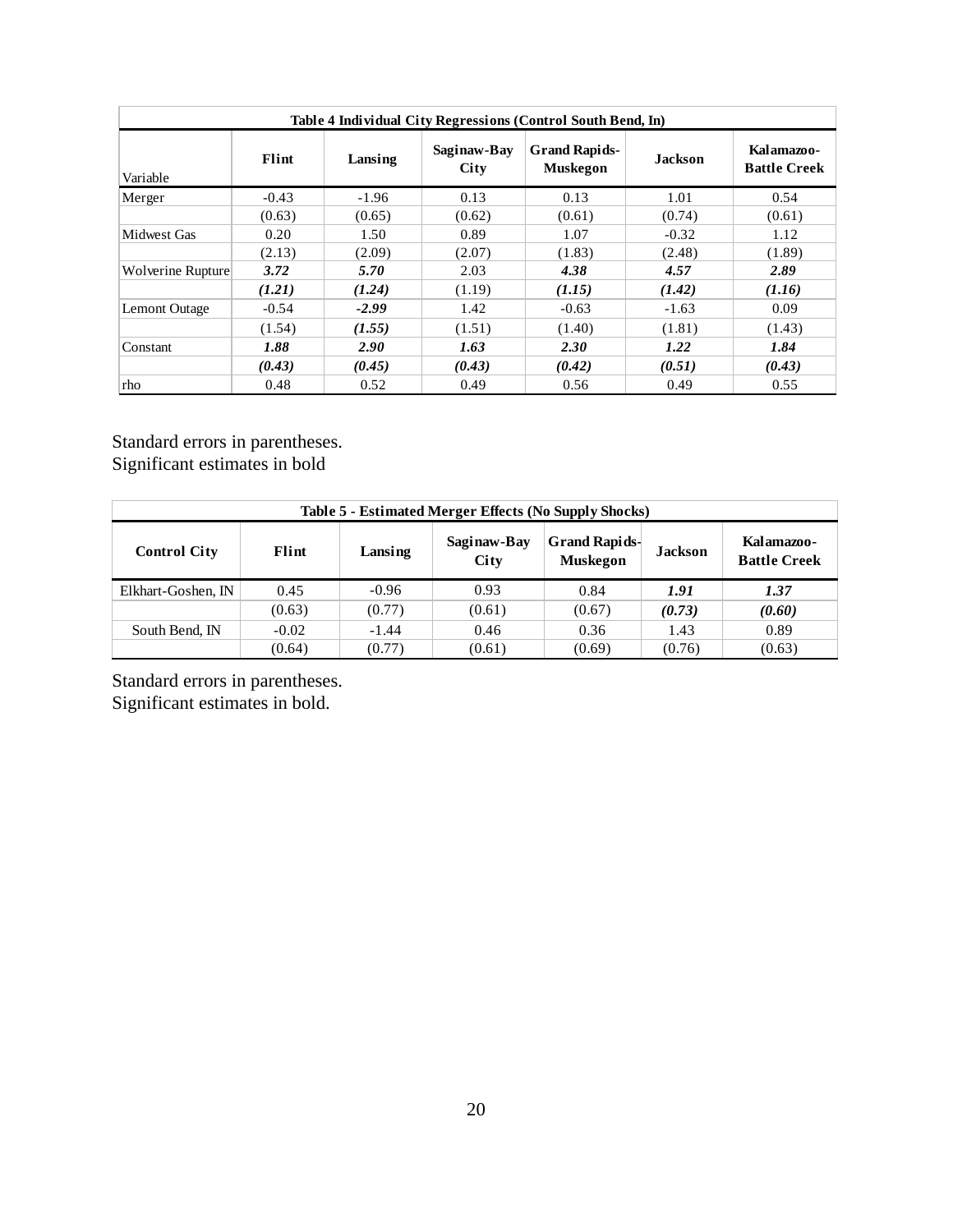Figure 1 Michigan Product pipelines - 2000

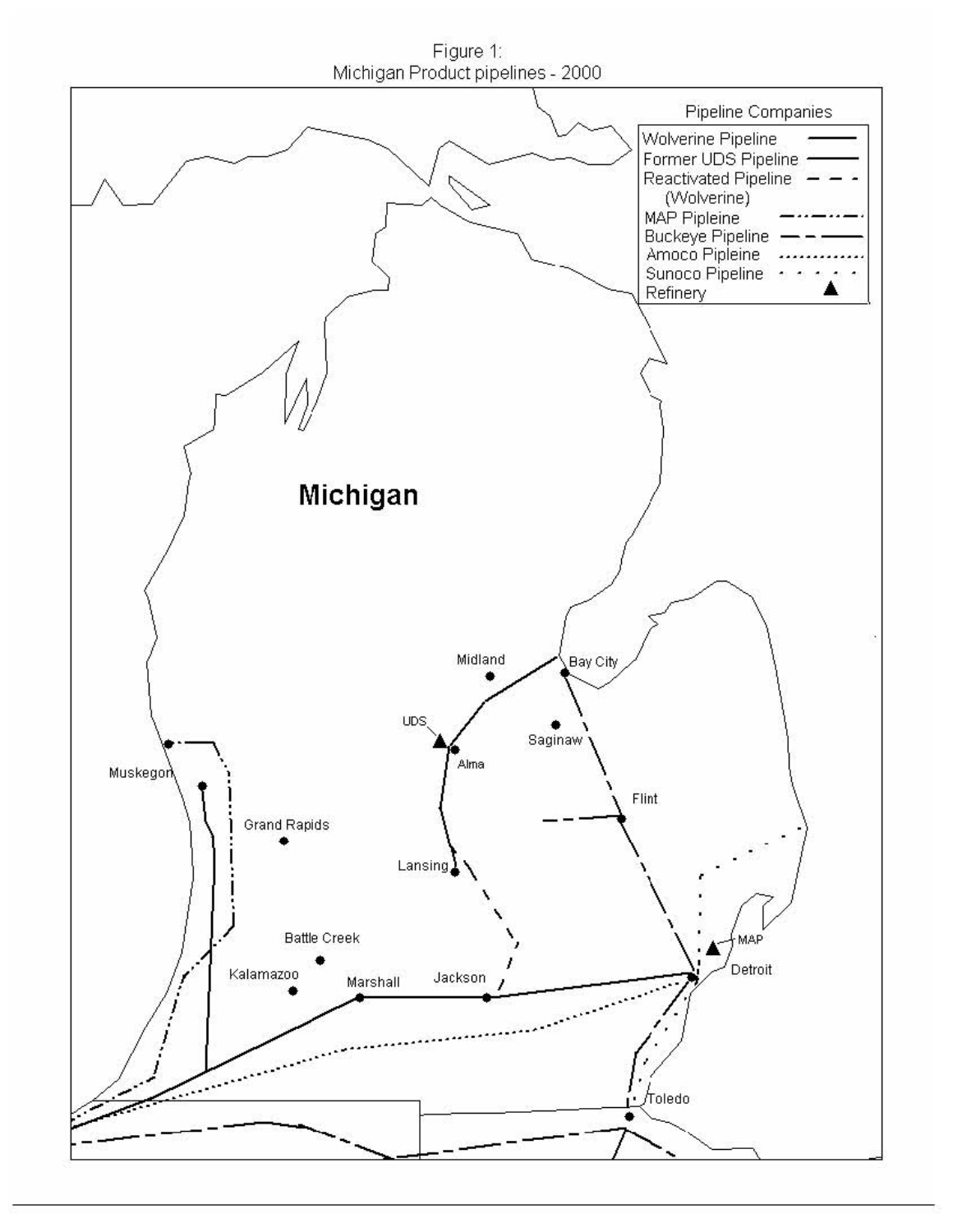

**Figure: 2 Refined Product Terminals in 1999**